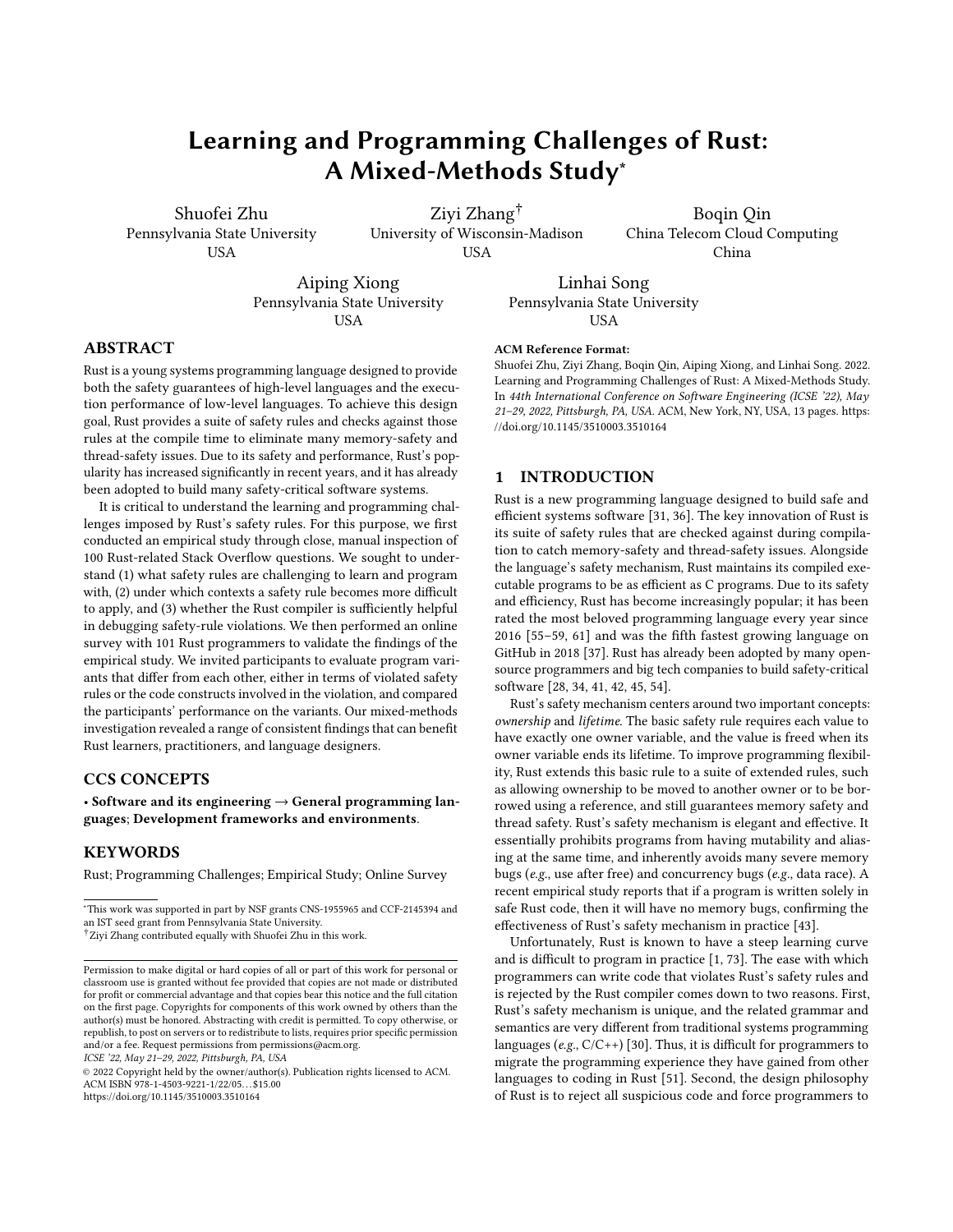ICSE '22, May 21-29, 2022, Pittsburgh, PA, USA Shuofei Zhu, Ziyi Zhang, Boqin Qin, Aiping Xiong, and Linhai Song

<span id="page-1-0"></span>

#### (a) Rust program

#### (b) Compiler error messages

Figure 1: A Rust program and its compile error. In Figure [1a,](#page-1-0) the program is PC-1 in the survey; the red-colored tokens violate a safety rule; and "+" and "-" denote code added and deleted to fix the violation. We replaced lines 14 and 17 with the code in the cyan-colored rectangle to create PC-3 in the survey. In Figure [1b,](#page-1-0) the part in the green-colored rectangle does not belong to the original error messages, and we added it in the survey.

prove their code follows all safety rules. Rust's safety checks are strict, sometimes overly so, making Rust code hard to be compiled.

A piece of Rust code is shown in Figure [1a.](#page-1-0) Structs Outer1 and Outer2 are declared at lines 4 and 5, respectively. The two structs are similar to each other in the sense that both of them only contain one field with the same name and the same contents (two Inner objects). However, the field of Outer1 is an array, while the field of Outer2 is a tuple. Function test() takes two Inner objects as inputs. It uses a mutable reference to borrow the first Inner object and an immutable reference to borrow the second one. Function test() is called at line 14 using the two Inner objects in an Outer1 object as inputs. However, the Rust compiler reports an error on this line (Figure [1b\)](#page-1-0). The reason for the error is that the elements of an array must be borrowed altogether in Rust (or after an element is borrowed, all other elements in the same array are also considered as being borrowed), since the Rust compiler conservatively assumes an index can access any element in an array. Rust does not allow a mutable reference to coexist with other references to the same object to prevent simultaneous mutability and aliasing. Array out1.a has already been mutably borrowed as the first parameter. Thus, it cannot be borrowed again as the second parameter. Counterintuitively, line 17 is allowed by the compiler because different tuple fields can be borrowed separately.

Figure [1b](#page-1-0) shows the error messages reported by the Rust compiler. The compiler points out which ownership rule is violated, where it is violated, and how it is violated, but it fails to provide the most important information for the programmer that array elements are borrowed together in Rust, causing the programmer to go to Stack Overflow to ask for more explanations about the code and the error messages [\[62\]](#page-12-8).

The above case demonstrates the complexity of applying Rust's safety mechanism under concrete coding scenarios and the difficulty in writing programs accepted by the Rust compiler. Besides the safety rule that a mutable reference cannot coexist with another reference to the same object, programmers must also know how array (and tuple) elements are borrowed to avoid similar mistakes. Moreover, the compiler may not always provide all necessary information for programmers to understand and fix the errors.

Our ultimate goal is to facilitate the learning and programming of Rust. We take the identification of the challenges imposed by Rust's safety rules as the first step. Those rules are unique and complex. As shown by the empirical study in Section [3,](#page-3-0) they indeed cause challenges to Rust programmers in the real world. Rust is still evolving [\[10,](#page-11-10) [67\]](#page-12-9). Learning Rust is a continuous process, and programming Rust in practice often involves studying how to apply a safety rule under a particular coding context. Thus, we do not differentiate learning from programming in this paper. Overall, we aim to answer the following research questions (RQs):

- RQ-1: Which Rust safety rules are difficult to understand?
- RQ-2: Under which programming contexts is a safety rule more challenging to apply?
- RQ-3: How helpful is the Rust compiler in resolving programming errors due to safety-rule violations?

We adopted two approaches to answer these questions. We first conducted an empirical study on Rust-related Stack Overflow questions, since programmers usually seek technical advice on Stack Overflow for issues they cannot resolve on their own [\[2,](#page-11-11) [14,](#page-11-12) [69,](#page-12-10) [74\]](#page-12-11). We then performed an online survey to validate the findings of the empirical study by closely examining how Rust programmers answer carefully designed survey questions.

We built two datasets for the empirical study. The larger one contains 15,509 Rust-related Stack Overflow questions, and the smaller one contains 100 questions caused by violations of Rust's safety rules. To answer RQ-1, we built a taxonomy for safety-rule violations in the small dataset. The taxonomy contains two major categories: complex lifetime computation and violating ownership rules. Each of these contains several sub-categories. To answer RQ-2, we applied the LDA model [\[9\]](#page-11-13) to the large dataset, and computed the correlation between violated safety rules and involved code constructs for the small dataset. We manually interpreted the results to identify scenarios where a safety rule is more challenging to apply. To answer RQ-3, we examined whether the Rust compiler provides all necessary information for debugging safety-rule violations in the small dataset.

The empirical study yielded several important findings. First, Rust's safety rules are difficult for programmers to apply in practice, and computing a lifetime is more challenging than applying an ownership rule. Moreover, some safety-rule violations are highly correlated with particular code constructs, indicating the corresponding rules are more challenging to apply to those code constructs. In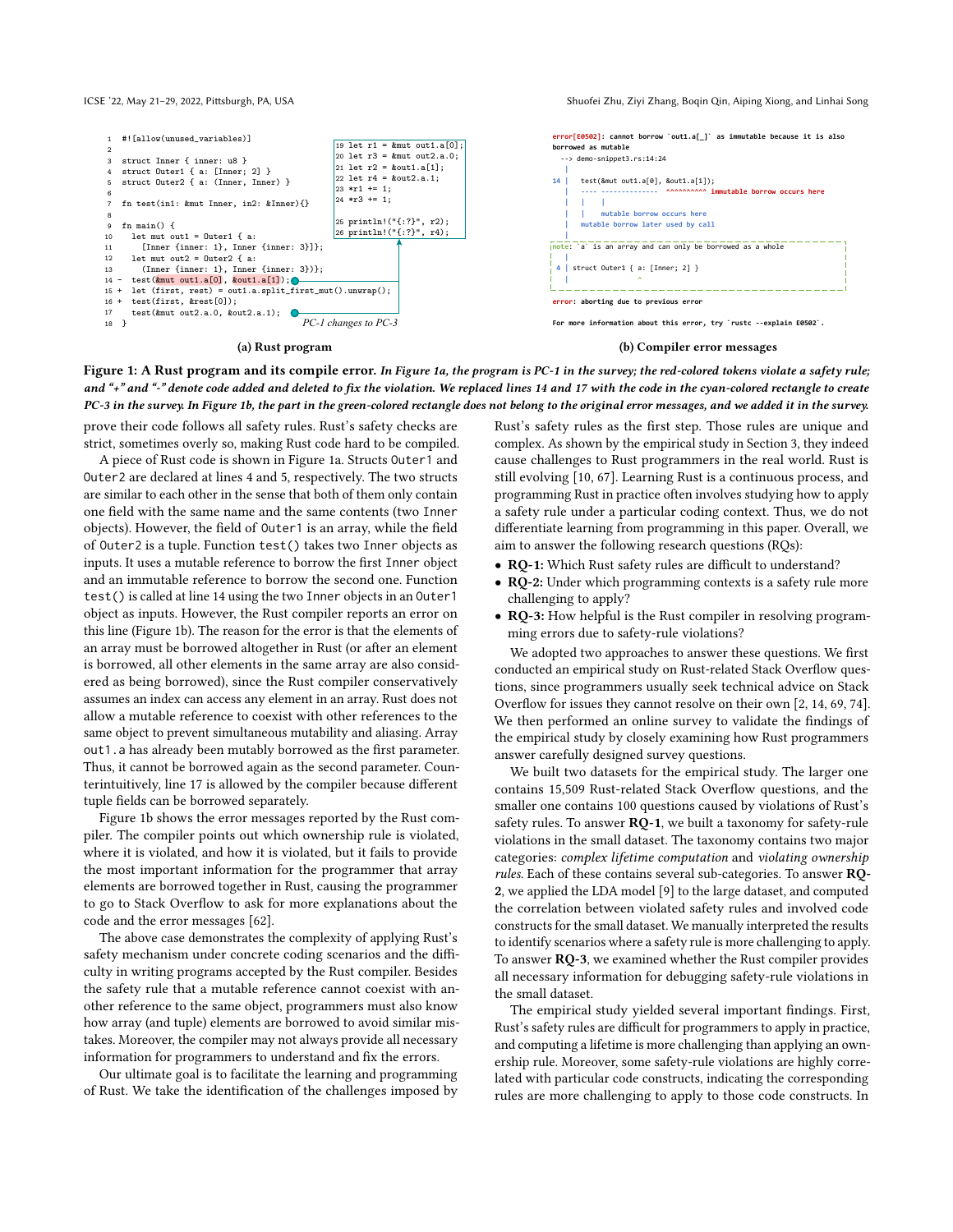|  | Table 1: Our findings in the empirical study and how the findings are validated in the online survey. |
|--|-------------------------------------------------------------------------------------------------------|
|  |                                                                                                       |

<span id="page-2-0"></span>

| <b>Findings in Empirical Study (Section 3)</b>                                | Validation in Online Survey (Section 4)                                                   |  |  |  |
|-------------------------------------------------------------------------------|-------------------------------------------------------------------------------------------|--|--|--|
| (1) Rust's complex safety rules indeed bring unique challenges to its         | (1) A large portion of participants at least "sometimes" felt confused                    |  |  |  |
| programmers.                                                                  | about Rust's lifetime (or ownership) rules.                                               |  |  |  |
|                                                                               | RQ-1: Which Rust safety rules are difficult to understand?                                |  |  |  |
| (2) A Rust safety rule may be difficult to apply in concrete scenarios.       | (2) The average scores in marking program tokens that violated Rust's                     |  |  |  |
|                                                                               | safety rules ranged from 0.39 to 0.75.                                                    |  |  |  |
|                                                                               | (3) Participants who "always" understood compiler errors for lifetime-                    |  |  |  |
| (3) Programmers ask more lifetime-related questions on Stack Overflow         | rule violations (10.0%) were significantly fewer than those who "always"                  |  |  |  |
| than ownership-related questions, suggesting that lifetime computation        | understood compiler errors for ownership-rule violations (39.6%).                         |  |  |  |
| is more difficult than applying ownership rules.                              | (4) Programs PD-1 and PD-2 shared the same code constructs, but PD-1                      |  |  |  |
|                                                                               | due to errors in lifetime computation was reported with a significantly                   |  |  |  |
|                                                                               | higher difficulty level than PD-2 caused by violating an ownership rule.                  |  |  |  |
| (4) The majority $(91.8\%)$ of safety-rule violations can be fixed using safe | N.A.                                                                                      |  |  |  |
| code or well-encapsulated interior unsafe libraries.                          |                                                                                           |  |  |  |
|                                                                               | <b>RQ-2:</b> Under which programming contexts is a safety rule more challenging to apply? |  |  |  |
|                                                                               | (5) Participants performed significantly better in labeling error tokens                  |  |  |  |
| (5) The same Rust safety rule has different difficulty levels when applied    | for program PC-1 than for program PC-2, where PC-1 and PC-2 shared                        |  |  |  |
| to different code constructs, and different safety rules have different       | the same code constructs but violated different safety rules.                             |  |  |  |
| difficulty levels when applied to the same code construct.                    | (6) A non-negligible portion of participants were confused by how to                      |  |  |  |
|                                                                               | apply the same rule to two different code constructs (array and tuple).                   |  |  |  |
| RQ-3: How helpful is the Rust compiler in resolving safety-rule violations?   |                                                                                           |  |  |  |
| (6) The Rust compiler may not provide all information necessary to            | (7) Participants shown with enhanced compiler error messages per-                         |  |  |  |
| understand and fix violations of Rust's safety rules.                         | formed significantly better than those with the original messages in                      |  |  |  |
|                                                                               | explaining how safety rules are violated for program PC-1.                                |  |  |  |

addition, the Rust compiler may not provide all the necessary information for comprehending safety-rule violations. We summarize our findings in Table [1.](#page-2-0)

In the online survey, we first asked for participants' demographic information, technical background, and previous experience in interacting with Rust's safety mechanism and the Rust compiler. We then showed them four small Rust programs, named PA, PB, PC, and PD. We only asked participants whether PA and PB could be compiled to test their Rust knowledge. We sampled PC and PD from two sets of similar program variants. All variants contained a safetyrule violation; however, they were different from each other either in the safety rules they violated or in the code constructs those violations involved. For both PC and PD, we asked participants to (1) pinpoint error root causes by highlighting program tokens, (2) evaluate how difficult it was to comprehend the errors before and after seeing the error messages, (3) select the violated rules, (4) rate the helpfulness of the Rust compiler, and (5) describe the error root causes in their own words. We received 101 valid responses and conducted extensive data analysis on the responses. As shown in Table [1,](#page-2-0) we confirmed many findings of the empirical study with significant confidence.

Overall, our mixed-methods investigation reveals what to learn about Rust, how to learn it, and how to interpret compiler error messages, all of which can benefit Rust learners and programmers. Moreover, our investigation pinpoints information missed by the Rust compiler when reporting safety-rule violations and thus provides valuable guidance for the evolution of the Rust compiler.

In sum, this paper makes the following key contributions.

- We performed the first empirical study on Stack Overflow questions related to violations of Rust's safety mechanism.
- We gained six findings regarding the programming challenges caused by Rust's safety rules and the helpfulness of the Rust

compiler in debugging safety-rule violations. Those findings can be useful references for Rust learners and programmers.

• We conducted an online survey and confirmed our findings with statistical significance.

All our study and survey results can be found at [bit.ly/3uNAe88.](https://github.com/system-pclub/rust-programming-challenges)

# 2 BACKGROUND

This section gives some background for this project, including Rust's safety mechanism and the information provided by the Rust compiler for safety-rule violations.

# 2.1 Rust's Safety Mechanism

Rust's safety mechanism centers around two critical concepts, ownership and lifetime. The basic rule requires that a value is associated with one and only one owner variable, and that the value is dropped (freed) when its owner variable's lifetime ends. Sometimes, the place where a variable's lifetime ends is easy to determine, such as at the end of a function or at a matched curly bracket. However, there are cases where lifetime computation is much more complex than inspecting a variable's lexical scope. To improve its programming flexibility, Rust extends its basic safety rule into a suite of rules, while still guaranteeing memory safety and thread safety.

Ownership Move. Rust allows a value's ownership to be moved to a different owner variable or to a different scope (e.g., a function, a closure), but it prohibits any access to the previous owner variable after the move. For example, array foo is moved to function max() at line 6 in Figure [2,](#page-3-1) since the parameter type of function max() is "Vec<i8>", not "& Vec<i8>" like the function at line 2. Thus, the Rust compiler reports an error at line 7, since foo has already been moved and it cannot be accessed anymore.

Ownership Borrow. Rust allows to temporarily borrow a variable's ownership using a reference, which can be immutable for read-only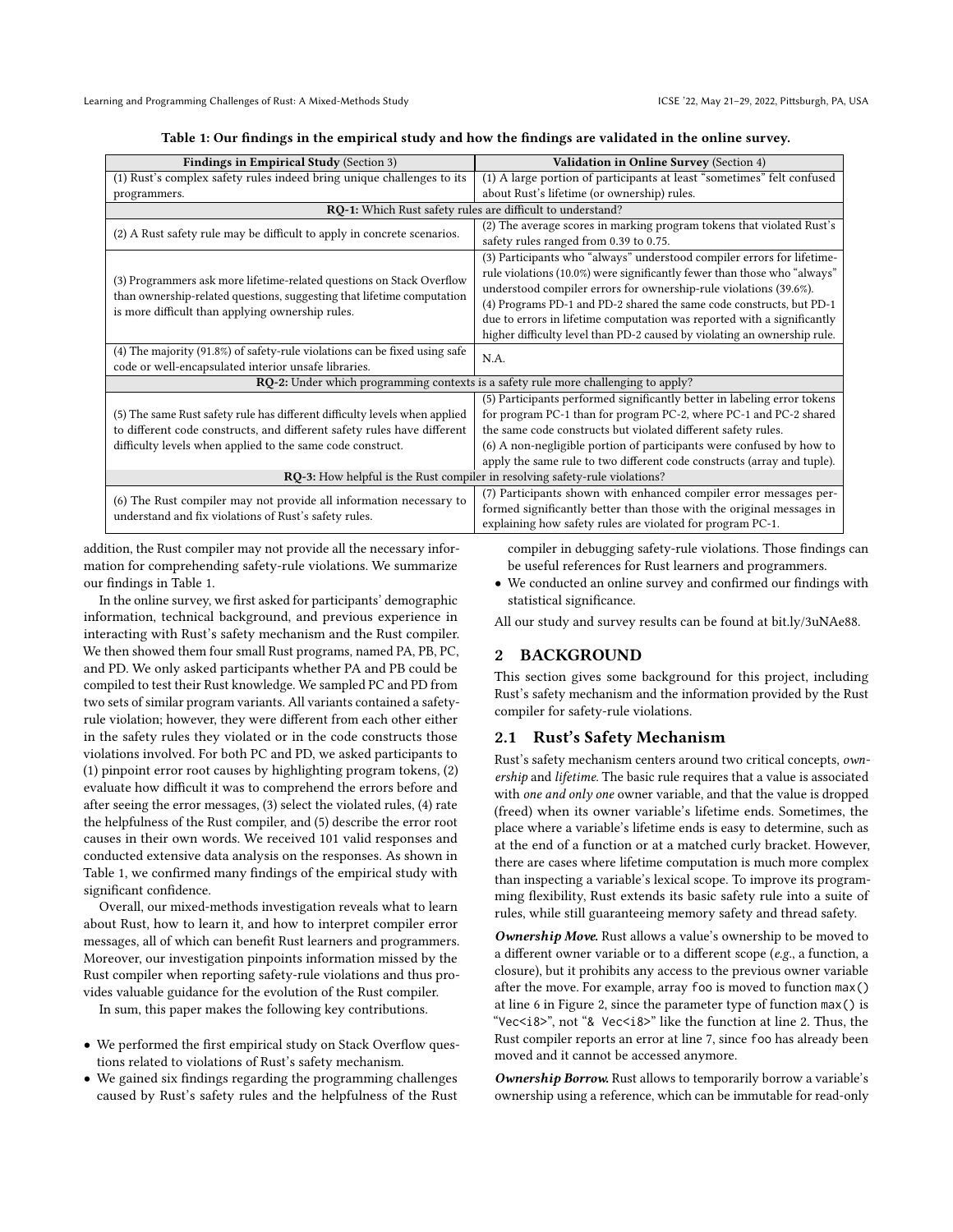<span id="page-3-1"></span>

```
1 fn max(array: Vec < i8) -> i8 { 71 }
2 / / fn max(array: & Vec < i8 >) -> i8 { 71 }
3 fn min(array: Vec <i8>) -> i8 { 8 }
4 fn main () {
5 let foo = vec ![71 , 23 , 8];
   let max_val = max(foo);
   let min_val = min(foo);
8    println!("{} {}", max_val, min_val);
9 }
```
Figure 2: An example of ownership move. The program cannot be compiled, since **foo** is moved at line 6 and it cannot be used at line 7.

accesses or mutable for read-write accesses. A borrow ends at the last usage site of the reference. Rust requires that a reference can only be used within its borrowed variable's lifetime. Rust permits multiple immutable references to a variable to exist at the same time, but it only allows at most one mutable reference to a variable at any time. These rules essentially guarantee all accesses to a variable are within its lifetime and forbid simultaneous mutability and aliasing, avoiding many severe memory and concurrency bugs. For example, in Figure [3,](#page-3-1) variable a is immutably borrowed by y at line 6 and mutably borrowed when calling bar() at line 8. Although the lexical scope of y does not end until the end of function main() at line 9, because y is not used after line 7, the Rust compiler decides that the borrow ends at line 7 and that it does not overlap with the mutable borrow at line 8. Thus, the compiler compiles the program.

Lifetime Annotation. Rust allows programmers to explicitly annotate a variable's lifetime with an apostrophe followed by an annotation name. Lifetime annotations can be used at function declaration sites to specify the lifetime relationship among parameters and the return value, and at struct declaration sites to describe the lifetime requirement between a struct object and its reference fields. When checking a function or a struct, the compiler reports errors when safety-rule violations are inferred based on the lifetime annotations of the function or the struct. When calling a function, the compiler inspects whether the real parameters satisfy the corresponding annotations. Rust allows lifetime elision to reduce the annotation burden, and the compiler automatically infers elided annotations during safety checks.

Safe vs. Unsafe. All code discussed so far has been safe Rust code. Rust permits programmers to use the "unsafe" keyword to bypass some safety checks and conduct unsafe operations (e.g., pointer operations, calling an unsafe function). Unsafe code is similar to the traditional C programming language. A piece of code or a function can be unsafe. A function can also be interior unsafe by containing unsafe code internally but exposing a safe API externally, and it can be used as a safe function. In this paper, we focus on understanding programming challenges when coding safe code, since safe code must strictly follow Rust's safety mechanism, and it is used much more often than unsafe code in Rust programs [\[43\]](#page-11-7).

# 2.2 Rust's Compiler Error Messages

The Rust compiler serves as the primary communication channel between programmers and Rust's safety mechanism. It checks against the aforementioned safety rules and reports an error when detecting a rule violation. Typically, a piece of error messages contains three components: (1) the violated safety rule and its corresponding error code, (2) the lines of code or program tokens that violate the

ICSE '22, May 21-29, 2022, Pittsburgh, PA, USA Shuofei Zhu, Ziyi Zhang, Boqin Qin, Aiping Xiong, and Linhai Song

```
1 fn bar (x: & mut i32) {
2    println!("{}", x);
3 }
4 fn main () {
5 let mut a = 100.
   let y = 8a;println!("{}", y);
    bar (& mut a);
9 }
```
# Figure 3: An example of ownership borrowing. The program can be compiled.

rule, and (3) some explanations about the violation. For example, Figure [1b](#page-1-0) shows the error messages for the program in Figure [1a,](#page-1-0) which present the error code ("E0502") and the violated rule ("cannot borrow ... as mutable") at the beginning, underline program tokens violating the rule in red, and underline several other tokens in blue to provide more information. Sometimes error messages contain suggestions about how to fix an error or even directly give a concrete patch. Moreover, the Rust compiler provides a generic explanation for each error code, which can be obtained by executing rustc (e.g., "rustc --explain E0502" in Figure [1b\)](#page-1-0).

Unfortunately, Rust's safety rules are complex [\[13,](#page-11-14) [52\]](#page-12-12) and some are counterintuitive [\[43\]](#page-11-7). Moreover, compiler error messages may be imprecise [\[21\]](#page-11-15) or even contain misleading information [\[19,](#page-11-16) [20\]](#page-11-17). Thus, compiler error messages may not be good enough for Rust programmers to debug and fix safety-rule violations. In Section [3.4,](#page-6-1) we combine cognitive task analysis [\[32\]](#page-11-18) and manual inspection of safety-rule violations in real Rust programs to systematically evaluate error messages reported by the Rust compiler.

# <span id="page-3-0"></span>3 STUDYING STACK OVERFLOW QUESTIONS

This section presents our empirical study on Stack Overflow questions. Our study aims to answer the research questions previously presented. Its results can guide the learning process of Rust and improve the interaction between programmers and the Rust compiler.

# 3.1 Methodology

We construct a large dataset and a small dataset for statistical analysis and manual inspection, respectively.

3.1.1 Large Dataset. The large dataset contains all Stack Overflow questions that are labeled with tag "Rust", have a score greater than or equal to zero, and have at least one answer as of February 17, 2021. In total, there are 15,509 questions in the large dataset.

We randomly sampled 100 questions from the large dataset and manually inspected why programmers asked them on Stack Overflow. Common reasons include not knowing how to use a library function (26%), being unable to understand Rust's safety rules (23%), being confused by type conversions and type checks in Rust (14%), not knowing how to implement or use a trait (similar to an interface in Java) (9%), and failing to use FFI properly (7%).

Finding 1: Rust shares many programming challenges with traditional programming languages, but its complex safety rules pose unique difficulties.

3.1.2 Small Dataset. We randomly sampled 100 questions related to Rust's safety mechanism from the large dataset to build the small dataset. We studied these questions by reading their question texts, answers, and discussions. Moreover, each sampled question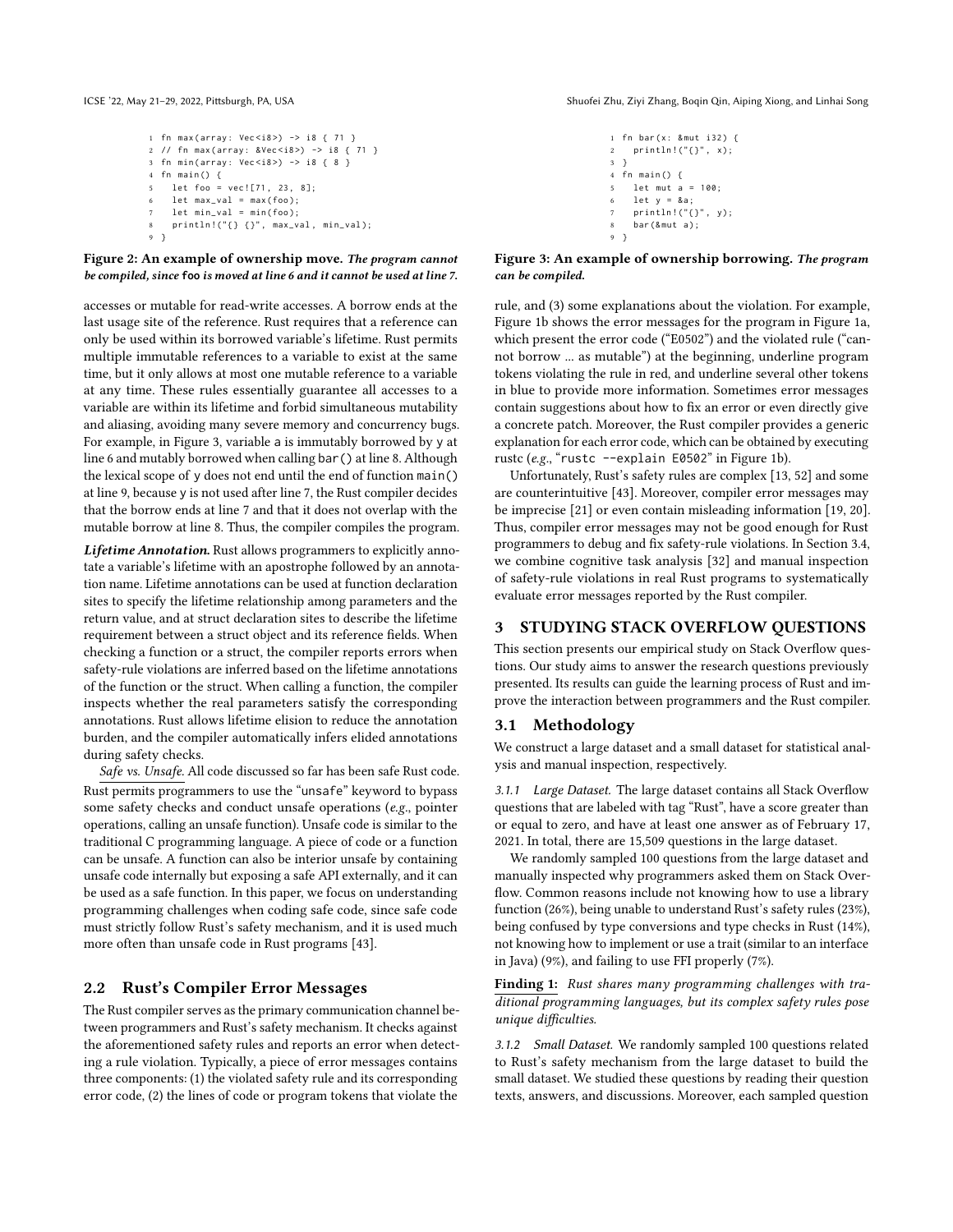Learning and Programming Challenges of Rust: A Mixed-Methods Study ICSE '22, May 21-29, 2022, Pittsburgh, PA, USA

<span id="page-4-0"></span>Table 2: Root causes and fixes of violations in the small dataset. Safe/Unsafe: directly writing safe/unsafe code; SL: safe libraries; IUL: interior unsafe libraries; UL: unsafe libraries; and No: eight violations do not have fixes.

| <b>Root Causes</b>                  |    | Safe Unsafe SL IUL UL No |   |    |          |          | Total |
|-------------------------------------|----|--------------------------|---|----|----------|----------|-------|
| <b>Complex Lifetime Computation</b> |    |                          |   |    |          |          |       |
| Intra-procedural                    | 31 | $_{0}$                   |   | 10 | $\Omega$ | 2        | 44    |
| Inter-procedural                    | 19 |                          |   | 4  | $\Omega$ | 4        | 30    |
| Simple Syntax Error                 | 3  | $\theta$                 | 0 | 0  | $\Omega$ | $\Omega$ | 3     |
| <b>Violating Ownership Rules</b>    |    |                          |   |    |          |          |       |
| Move Rule                           | 12 | 0                        |   | 5  | $\Omega$ | $\Omega$ | 18    |
| <b>Borrowing Rule</b>               | 9  |                          | 3 | 8  | $\Omega$ | 2        | 23    |
| Total                               | 74 | 3                        | 6 | 27 | 0        | 8        | 118   |

contains a code snippet for describing the problem. Based on the snippets, we successfully implemented standalone programs and reproduced all problems offline. For eight questions, the programs can be compiled, but the compilation contradicts the questioners' understanding. We consider each of these questions to be a case where the programmer's understanding violates a safety rule. For all other questions, the programs cannot be compiled. Among these, 76 programs contain one violation of a safety rule, 14 programs contain two violations, and the remaining two contain three violations. In total, there are 118 safety-rule violations in the small dataset.

# <span id="page-4-2"></span>3.2 Which Safety Rules Are Difficult?

To determine which safety rules are difficult and are more likely to cause usage violations, we build a taxonomy for the root causes of the violations in the small dataset. As shown in Table [2,](#page-4-0) we first divide the root causes into complex lifetime computation and violating ownership rules, as they are the two core concepts of Rust's safety mechanism. We then separate each of these categories into several sub-categories.

3.2.1 Complex Lifetime Computation. Lifetime computation may be much more complicated than referring to a variable's lexical scope. Seventy-seven violations are due to complex lifetime computation. For most of them, programmers estimate a variable's lifetime to be longer or shorter than it actually is, thus violating a safety rule. We further divide these violations into those due to intra-procedural lifetime computation, those due to inter-procedural lifetime computation, and those caused by syntax errors when declaring a struct. These sub-categories do not overlap with each other and cover all cases of lifetime computation.

Intra-procedural Lifetime Computation. Lifetime computation may be difficult even for cases within a single function. Forty-four violations are in this category, 32 of which are cases where programmers miscompute variable lifetimes when using particular code constructs, including control flow constructs (e.g., if, loop), data structures (e.g., hashmap, vector), temporary variables, and program constants. For example, SO#65682678 (Stack Overflow question 65682678 [\[63\]](#page-12-13)) is caused by miscomputing the lifetime of a reference held by a closure, while both SO#63428868 and SO#51044568 are caused by errors when computing a lifetime inside a match block. Eleven out of the 44 violations are due to unsatisfied lifetime requirements at a function declaration or a struct declaration. For example, when declaring an async function, Rust requires an explicit lifetime annotation for each input object. Violating this

<span id="page-4-1"></span>

| struct Foo {}<br>$\mathbf{1}$          | 10 | fn f4() {                   |
|----------------------------------------|----|-----------------------------|
| 2 struct Bar2<'b> { x: &'b Foo, } 11   |    | let foo = Foo $\{\}$ :      |
| 3                                      | 12 | let mut bar2 = Bar2 {       |
| 4 impl<'b> Bar2<'b> {                  | 13 | x: &foo };                  |
| $5 - fn f(& 'b mut self) -> & 'b Foot$ | 14 | $bar2.f()$ :                |
| $6 +$ fn f(&mut self)-> &'b Foo { 15   |    | let $z = \text{bar2.f}()$ ; |
| self.x                                 | 16 |                             |
| 8                                      |    |                             |
|                                        |    |                             |

Figure 4: An example of complex inter-procedural lifetime computation. The red-colored tokens are the root-cause tokens. "+" and "-" denote code added and deleted to fix the violation.

requirement is the root cause of SO#62440972. The remaining violation is due to a lack of basic understanding of Rust.

Inter-procedural Lifetime Computation. Thirty violations are due to lifetime computation across function boundaries. Among them, 22 are cases where a real parameter does not satisfy the lifetime requirement of its corresponding formal parameter. The remaining eight are caused by unexpected lifetime extensions through a function call. Figure [4](#page-4-1) shows one such example from SO#39827244. Function f() is implemented for struct Bar2 at line 5. It borrows a Bar2 object and returns its field x. Lifetime annotation 'b is specified for both input reference self and the return value, so that the questioner thought the borrowing of a Bar2 object ended when the corresponding return terminated its lifetime. The questioner also believed that since the return value at line 14 is not saved to any variable, both the lifetime of the return and the borrow of bar2 ended at line 14. He was confused about how the function still borrowed bar2 after line 14 and why the compiler complained that two mutable references to bar2 exist at line 15. The reason is that lifetime annotation 'b is also applied to struct Bar2 at line 4, so that the borrow conducted by function f() does not stop until the borrowed object ends its lifetime. Thus, the borrow of bar2 at line 14 ends at line 16, which is out of the questioner's expectation.

When declaring a function or a variable, programmers may explicitly specify all lifetime annotations or choose to elide some annotations. Among the 30 violations in this category, 16 only involve explicit lifetime annotations (e.g., Figure [4\)](#page-4-1), and the lifetime miscomputation or mismatch happens at an elided annotation for the remaining 14 cases (e.g., SO#40053550).

Simple Syntax Errors. Three violations are caused by the misuse of lifetime annotations when declaring or implementing a struct. For example, the questioner of SO#62422857 only used an apostrophe to annotate a struct field without providing an annotation name.

3.2.2 Violating Ownership Rules. Ownership rules can be divided into move rules and borrowing rules [\[50\]](#page-12-14). Among the 41 ownershiprule violations in the small dataset, 18 of them violate a move rule, and the remaining 23 do not comply with a borrowing rule.

Move Rule Violations. A variable cannot be accessed after it is moved. Non-compliance with this requirement causes 18 violations. Of these, 16 violations involve (complex) program constructs. For example, SO#65873356 is caused by accessing an object that has already been moved to a called function. As another example, when an object is moved to a closure, it may be unclear to programmers whether the move happens at the closure's creation site or at the location where the closure is firstly used, which is the root cause of SO#62125100. The remaining two cases are very simple, and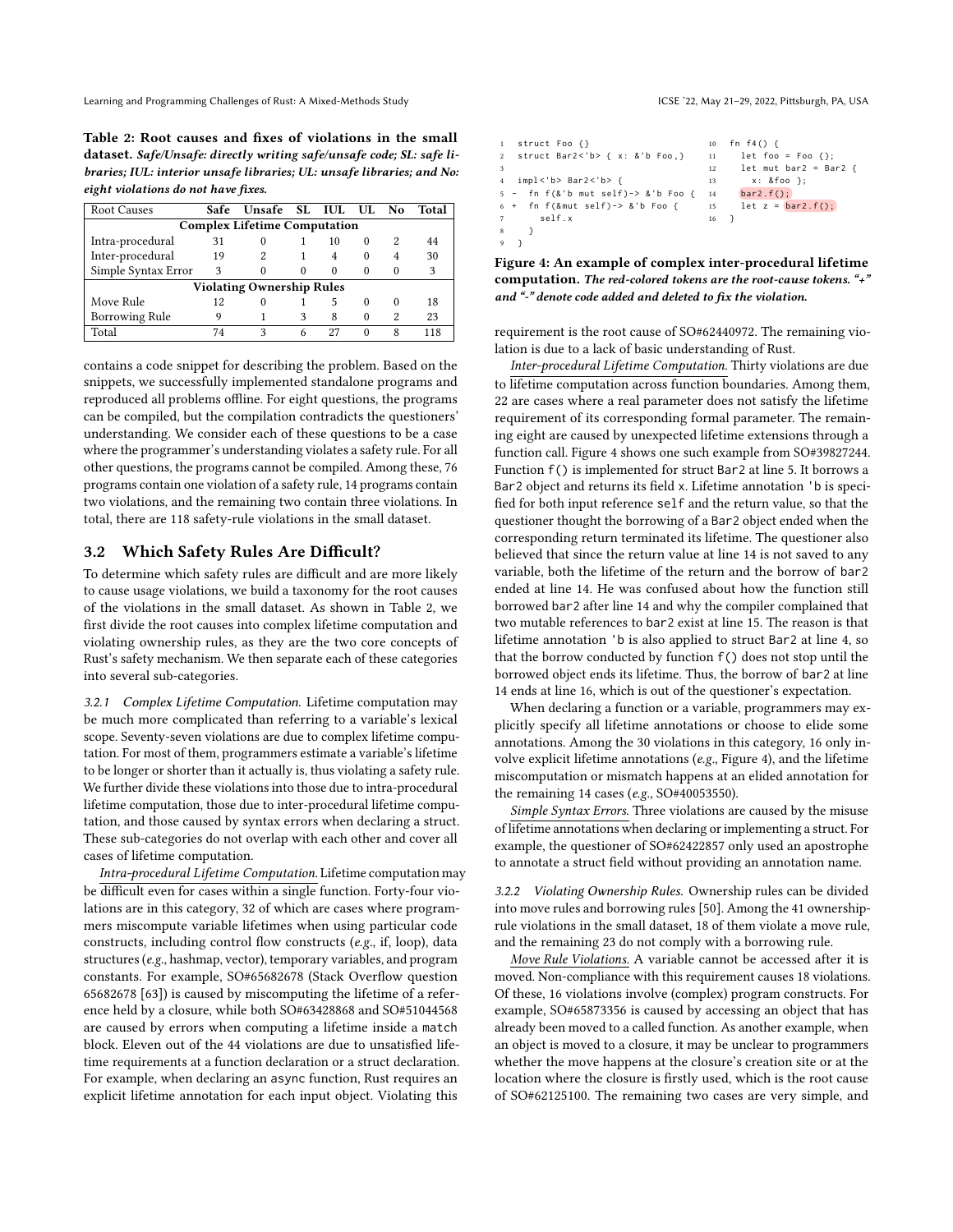ICSE '22, May 21-29, 2022, Pittsburgh, PA, USA Shuofei Zhu, Ziyi Zhang, Boqin Qin, Aiping Xiong, and Linhai Song

we speculate the questioners asked the corresponding questions because they did not know the move rule.

Borrowing Rule Violations. Misuse of references leads to 23 violations. Two of them are due to mistakenly borrowing a collection of objects altogether, instead of a single element (e.g., Figure [1a\)](#page-1-0). Another two are cases where programmers intended to copy an object using a reference but mistakenly copied the reference itself. Moreover, 11 cases are due to using a reference to move an object, which is not allowed in Rust. For example, " $a = \star x$ " moves the object referenced by x if the object does not implement the Copy trait, which confused the questioner of SO#35649968. In addition, mutability mismatches (e.g., changing a variable using an immutable reference) cause two violations. Rust prohibits a closure from returning a mutable reference since it leads two mutable references existing simultaneously (one is returned and the other is held by the closure). Not complying with this rule causes three violations. The remaining three are due to not knowing how to use the reference counted library (Rc) or library APIs that take a reference as input.

<span id="page-5-2"></span>Finding 2: Rust's safety mechanism may be difficult to apply in concrete usage scenarios.

<span id="page-5-1"></span>Finding 3: More lifetime-related questions are asked on Stack Overflow than ownership-related questions, indicating lifetime computation is more challenging in Rust programming.

3.2.3 How Violations Are Fixed? We examine whether unsafe code is used in the violation patches to understand whether programmers can achieve the desired functionalities while complying with all safety rules. Since eight violations are cases where programmers' understanding (not implementation) conflicts with the safety rules and therefore have no fix, we focus on the remaining 110 cases.

As shown in Table [2,](#page-4-0) only three violations are fixed by writing unsafe code directly (column "Unsafe"). For example, the questioner of SO#64274964 wants to use two editor objects to modify the same image at the same time. Since the two editors change two different parts of the image, there is no bug logically. However, the Rust compiler does not allow the two editors to have two mutable references to the image at the same time. The patch uses pointers in unsafe code to have two writers for the same image simultaneously.

Another 27 violations are patched with interior unsafe library functions (column "IUL" in Table [2\)](#page-4-0). Although the interfaces of those functions are safe and programmers can use them as safe functions, they actually contain unsafe code internally. For example, SO#57766918 is patched by calling interior unsafe function into\_iter() [\[48\]](#page-12-15).

All other violations are fixed by writing safe code directly or using safe library functions (columns "Safe" and "SL" in Table [2\)](#page-4-0). For example, SO#39827244 in Figure [4](#page-4-1) is fixed by removing the lifetime annotation of self to break the lifetime binding between the borrow conducted by function f() and the borrowed Bar2 object, and SO#62491845 in Figure [1a](#page-1-0) is fixed by calling safe standard library function split\_first\_mut() [\[49\]](#page-12-16), which returns the first element of the input array. These patches only involve safe code.

Finding 4: The majority of safety-rule violations are fixed with safe code, and a small portion of violations are patched using wellencapsulated interior unsafe libraries. Programmers usually do not have to write unsafe code by themselves to fix safety-rule violations.

#### <span id="page-5-0"></span>3.3 When Is a Safety Rule More Confusing?

To detect when a safety rule is more difficult, we first apply the LDA model [\[9\]](#page-11-13) to the large dataset. We then follow existing empirical studies on software artifacts [\[26,](#page-11-19) [29,](#page-11-20) [68\]](#page-12-17) and compute a statistical metric lift to measure the correlation between root-cause categories and involved code constructs for the small dataset.

3.3.1 LDA Model. The LDA model can pinpoint the hidden topics of analyzed documents, and the hidden topics of Rust-related Stack Overflow questions describe when programmers feel Rust is more challenging. We take two steps to apply LDA. We first identify questions related to safety rules. We then run LDA on the questions and manually interpret the identified topics.

We use Stack Overflow tags to identify questions related to safety rules. Following the taxonomy in Section [3.2,](#page-4-2) we divide safety rules into three groups: lifetime-related rules, move rules, and borrowing rules. We find 790, 28, and 848 questions respectively for these rule groups in the large dataset.

For each group of rules, we use the Gensim package [\[46\]](#page-12-18) to run bigram LDA on all its identified questions. We remove Rust code in those questions and consider only question titles, descriptions, and answers in the analysis. We preprocess the texts using NLTK [\[7\]](#page-11-21) to lemmatize words and to remove stop words and punctuations. We try each of the numbers from 5 to 30 as the topic number to configure the model. We manually inspect the results for the topic number with coherence value [\[33\]](#page-11-22) closest to zero, since a coherence value closer to zero represents a better clustering result. The topic numbers with the best coherence value for lifetime, borrowing, and move are 5, 5, and 9, respectively.

After reading the top words and representative questions reported by LDA, we identify several challenging scenarios for each group of rules. For example, 204 questions contain the topic of how to use lifetime annotations in a trait, 32 questions contain the topic of how to borrow an element from a container, and three questions are about moving an object in a match block. Rust programmers can refer to our identified topics to enhance their understanding of Rust's safety rules.

3.3.2 Lift Correlation. We use the lift metric to measure the correlation between the root-cause categories in Section [3.2](#page-4-2) and code constructs. The lift of category A and code construct B is computed as  $lift(AB) = \frac{P(AB)}{P(A)P(B)}$  $\frac{P(AB)}{P(A)P(B)}$ , where  $P(AB)$  represents the probability of a violation that is due to A and also involves B,  $P(A)$  means the probability of a violation caused by A, and  $P(B)$  denotes the probability of a violation involving B. If  $lift(AB)$  equals 1, A is independent of  $B$ . If  $lift(AB)$  is larger than 1, A and B are positively correlated, indicating when A is applied to B, it is more likely to cause problems and it is more challenging. The larger the lift value is, the more positively A and B are correlated. If  $lift(AB)$  is smaller than 1, A and B are negatively correlated.

Among all code constructs with at least ten violations, root cause "inter-procedural lifetime computation" is most correlated with the 'static code construct. The lift value is 2.36. Self-defined annotations and generics are ranked as the second and the third most correlated code constructs with "inter-procedural lifetime computation." Their lift values are 2.32 and 2.14, respectively. "Intraprocedural lifetime computation" is most correlated with standard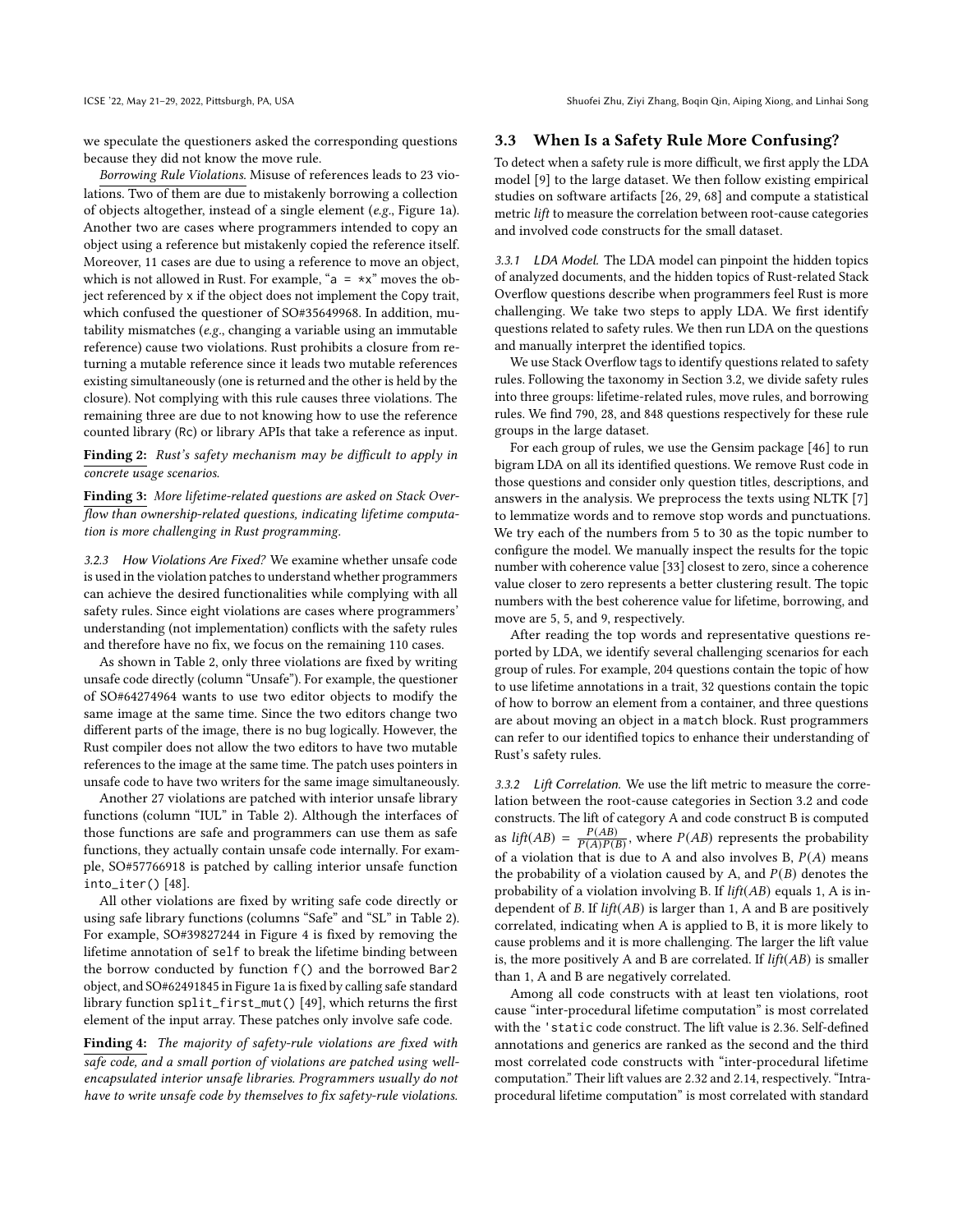library Box, function declarations, and return statements, with lift values 2.19, 1.89, and 1.87, respectively. The top three code constructs correlated with "move rule violations" are loops (1.96), vectors (1.38), and function calls (1.19). The largest three lift values for "borrowing rule violations" are 1.57 for hashmaps, 1.35 for iterators, and 1.31 for closure declarations.

Many of those widely used code constructs have different lift values with different root-cause categories. For example, function declarations are positively correlated with "intra-procedural lifetime computation", but they are negatively correlated with the other three categories. As another example, generics are positively correlated with "inter-procedural lifetime computation"; however, they are roughly independent of "borrowing rule violations."

<span id="page-6-3"></span>Finding 5: The same rule has different difficulty levels when applied to different code constructs, and different rules have different difficulty levels when applied to the same code construct.

#### <span id="page-6-1"></span>3.4 Evaluating Compiler Error Messages

As we discussed earlier, 110 rule violations in the small dataset can trigger compiler  $\text{errors}^1$  $\text{errors}^1$ . The Rust compiler associates 20 different error codes to 103 of the 110 violations. Error code "E0382" (i.e., accessing a variable after it is moved) appears most frequently at 19 times. The compiler does not provide an error code for the remaining seven violations, which are caused by four different uncommon problems.

We leverage the 110 violations to evaluate whether the compiler provides all necessary information for programmers to comprehend safety-rule violations. This evaluation comes in two steps. We first conduct cognitive task analysis [\[15\]](#page-11-23) to identify the steps taken by Rust experts to comprehend error messages. We then follow those steps to analyze whether the information required at each step is provided in the error messages for each violation.

Cognitive Task Analysis (CTA). A CTA typically interviews three to five experts for a subject [\[11\]](#page-11-24). Our CTA aims to identify how experts comprehend Rust's compiler error messages, rather than to sample their opinions on particular compiler errors. Thus, we chose three paper authors as the CTA participants and another author as the CTA analyst. All the CTA participants have at least one year's experience in programming Rust and use Rust on a weekly basis.

Our CTA contains a think-aloud observation and a semi-structured interview [\[12\]](#page-11-25). In the think-aloud observation, participants were asked about their general impression of Rust's compiler errors and their steps to understand compiler error messages. The analyst recorded each participant's think-aloud and analyzed the recording to identify key steps in comprehending error messages. In the semistructured interview, the analyst asked participants questions about the key steps for the purpose of validation. The three participants are interviewed separately to avoid premature consensus.

Both the think-aloud observation and the semi-structured interview were audio-recorded and automatically transcribed. Each participant was required to inspect another participant's response. The analyst combined all responses into a description of the procedures, decisions/actions, concepts, and conditions/situations used by experts to comprehend Rust's compiler error messages.

We further invited three external experts to evaluate the description. We recruited the experts using the snowball method [\[22\]](#page-11-26). Specifically, we asked our friends to help find academic researchers who had published papers on Rust recently, and our friends in turn asked their friends for help. All external experts have at least two years' Rust experience and use Rust on a daily basis. We believe they have sufficient expertise to validate the description of the error comprehension steps. The initial average proportion of agreement was 0.7, a satisfactory agreement level [\[27\]](#page-11-27), indicating our method is sufficient to capture how programmers comprehend Rust's compiler errors. We updated a few description components based on the external experts' comments. In the end, the description was agreed upon by both internal and external experts.

Studying Violations. We then follow the description to examine whether error messages contain all the needed information for comprehending each violation. For 59 out of the 110 violations, their error messages contain all necessary information. Programmers can use the highlighted code and the compiler's explanations to determine why the Rust compiler rejects the code. Error messages miss some important information for the remaining 51 violations; these fall into three categories.

First, for nine violations, the Rust compiler fails to explain how a safety rule works on a particular code construct. For example, the error messages in Figure [1b](#page-1-0) do not mention that elements of an array cannot be borrowed individually in Rust.

Second, for 32 violations, the compiler fails to explain the key steps in computing a lifetime or a borrowing relationship. For example, the error messages associated with SO#39827244 in Figure [4](#page-4-1) do not explain why the borrow of bar2 at line 14 does not end until the borrowed object terminates its lifetime at line 16.

Third, in the remaining ten cases, the compiler fails to explain the relationship between two lifetime annotations, making it difficult to understand the annotation mismatch in the error messages. For example, SO#53835730 is due to using two references with different lifetimes to call a function that requires two inputs to have the same lifetime. The compiler simply complains that the second reference does not live as long as the elided lifetime annotation of the first reference. However, it does not explain that the first reference is the input of the caller function and has a lifetime longer than the caller. In contrast, the second reference is a reference to a local variable and has a lifetime shorter than the caller.

<span id="page-6-4"></span>Finding 6: The Rust compiler may not provide all information necessary to comprehend violations of Rust's safety rules.

# <span id="page-6-0"></span>4 SURVEYING RUST PROGRAMMERS

We conducted an online survey on Qualtrics [\[44\]](#page-11-28) to validate the findings presented in Section [3.](#page-3-0) The survey was approved by the institutional review board (IRB) office at the authors' university. This section gives the survey details and survey results.

#### 4.1 Methodology

4.1.1 Recruitment. We required participants to be at least 18 years old, not be residing in the European Economic Area, and have some Rust coding experience. To recruit participants, we distributed our survey by posting threads on Rust-specific forums and newsletters,

<span id="page-6-2"></span><sup>&</sup>lt;sup>1</sup>The compiler version we evaluate is 1.50.0, which was released in February 2021.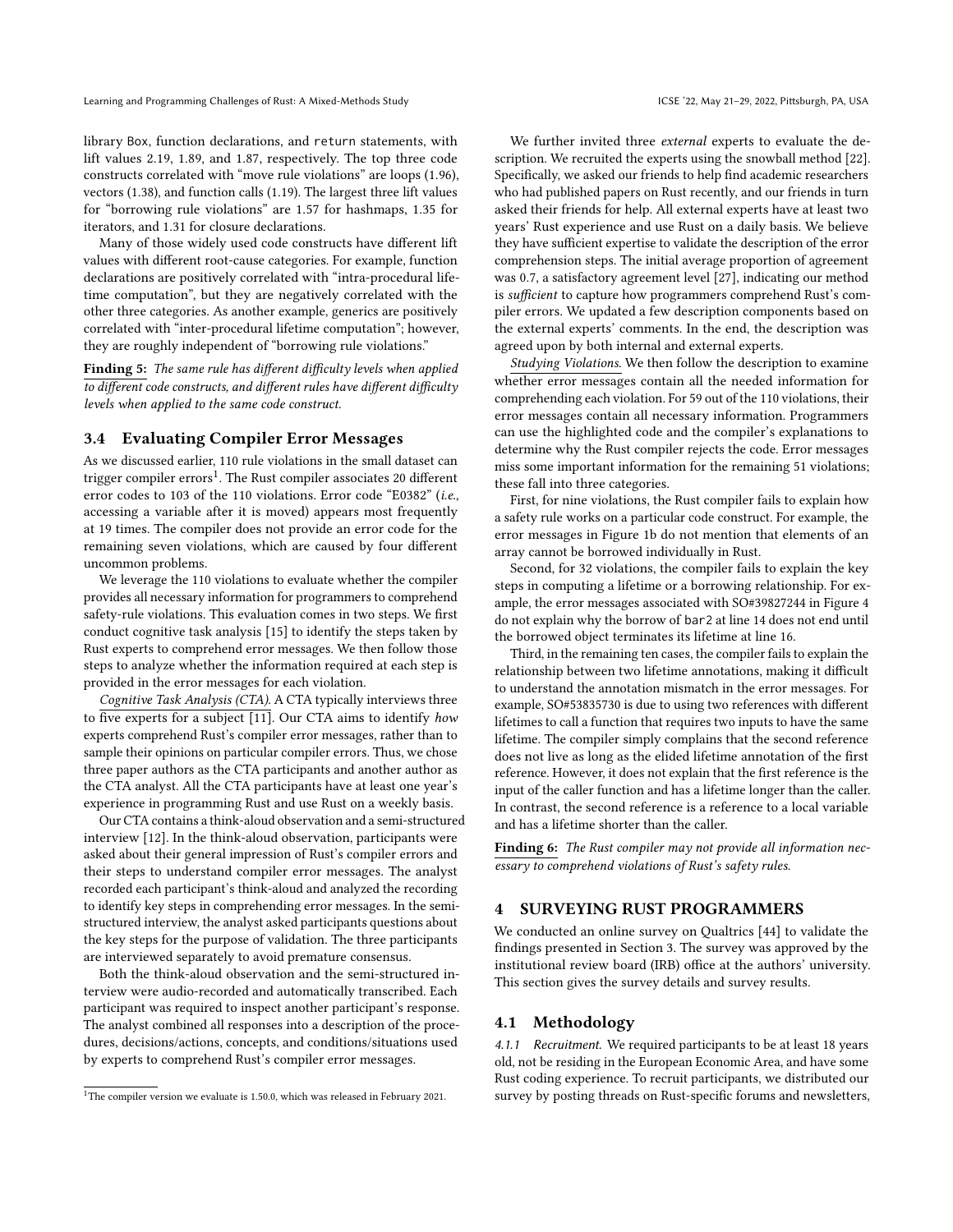<span id="page-7-0"></span>Table 3: Program variants of PC and PD. PC-1 in Figure [1a](#page-1-0) and PD-1 in Figure [4](#page-4-1) are the two base programs.  $(x, y)$  represents that  $x$  participants were assigned the original error messages and  $y$ participants were assigned the enhanced messages.

| ID     | <b>Root Cause</b> | <b>Code Construct</b> | Err. Code | #Responses |  |
|--------|-------------------|-----------------------|-----------|------------|--|
| $PC-1$ | borrowing         | function, array       | E0502     | 34(16, 18) |  |
| $PC-2$ | move              | function, array       | E0508     | 31         |  |
| $PC-3$ | borrowing         | local variable, array | E0502     | 32         |  |
| $PD-1$ | inter lifetime    | function, annotation  | E0499     | 36(19, 17) |  |
| $PD-2$ | move              | function, annotation  | E0382     | 29         |  |
| $PD-3$ | intra lifetime    | closure, annotation   | E0499     | 32         |  |

sending emails to programmers who recently committed code to open-source Rust projects, and contacting industrial collaborators.

<span id="page-7-1"></span>4.1.2 Stimuli. We presented four Rust programs (PA, PB, PC, and PD) to each participant. All the programs were designed based on the studied Stack Overflow questions in Section [3.](#page-3-0) PB can be compiled, while the other three all contain safety-rule violations. PA is shown in Figure [2](#page-3-1) and PB is shown in Figure [3.](#page-3-1) They are identical for all participants. PC and PD are sampled from two program sets. Each set contains a base program (PC-1 or PD-1) and two variant programs that are synthesized by changing either the base program's violated safety rule (PC-2 or PD-2) or involved code constructs (PC-3 or PD-3). Thus, we can compare survey results between a base program and its variants (e.g., PC-1 vs. PC-3) to validate Finding [5](#page-6-3) in Section [3.3.](#page-5-0)

Table [3](#page-7-0) shows the information of program variants in the two sets. PC-1 is the program in Figure [1a](#page-1-0) and it is the base program in the PC set. The Rust compiler complains that a mutable reference to out1 coexists with an immutable reference to out1 with error code "E0502." We created PC-2 by changing function test() to move its first parameter. Then a different safety rule that states that an array element cannot be moved out of its array was violated (error code "E0508"). As shown in Figure [1a,](#page-1-0) we changed the code constructs involved in the error to create PC-3. We replaced the two function calls at lines 14 and 17 with several borrowing operations and assignments, with the purpose being to have out1's mutable reference r1 to coexist with out1's immutable reference r3. In addition, we enhanced the compiler error messages of PC-1 by explicitly explaining that an array can only be borrowed as a whole in Rust (the green-colored rectangle in Figure [1b\)](#page-1-0).

PD-1 in Figure [4](#page-4-1) is the base program of the PD set. How we created PD-2 and PD-3 is similar to how we created PC-2 and PC-3. See Table [3](#page-7-0) for the violated rules and involved code constructs.

4.1.3 Procedure. Our survey consisted of three phases. We discuss their details as follows.

Phase 1: Demographics and On-Board Experience in Rust. We collected demographic information at the beginning of the survey to validate whether participants were qualified. We asked participants to provide their age groups, locations, and years of Rust experience. If a participant did not satisfy any recruitment requirement, our survey automatically terminated. We then asked participants about their genders, races, and ethnic groups.

We gauged participants' expertise levels in Rust by asking them how long they have learned Rust, how often they program with Rust, how many lines of code are in the largest Rust programs they have written, and whether Rust is their most frequently used language. We also asked participants to self-rate their expertise on a 10-point scale ranging from 1 ("beginner") to 10 ("expert").

To examine participants' previous Rust coding experience, we asked participants how often they feel confused about Rust's ownership/lifetime rules and how often they can understand the compiler error messages when their code violates the safety rules. Possible options include "never", "sometimes", "most of the time", and "always." We also asked whether Rust has other language features they consider challenging.

Phase 2: Evaluating Rust Programs. We showed participants the four programs at this phase. We first asked them whether PA and PB could be compiled. We then explicitly told them that both PC and PD contained a safety-rule violation, and we asked them to answer the following six questions.

- Q1: We asked participants to highlight the program tokens that were the error's root cause (i.e., tokens where safety rules were violated). Figure [1a](#page-1-0) and Figure [4](#page-4-1) show our expected highlighting for PC-1 and PD-1, respectively.
- Q2: We requested participants to rate the difficulty of identifying the root cause on a 10-point scale, where "1" means "very easy" and "10" means "very difficult."
- Q3: We asked participants to choose the violated rule among ten options, which included the correct answer, four rules similar to the violated one, and five rules different from the violated one. The similarity between two safety rules was computed as the absolute value between their error codes [\[35\]](#page-11-29).
- Q4: We asked participants to rate the difficulty of root cause identification again after showing them the compiler error messages. If PC-1 or PD-1 was sampled, either the original error messages or the enhanced version would be presented with equal probability.
- Q5: We requested participants to gauge the helpfulness of the error messages on a 10-point scale, where "1" means "not helpful" and "10" means "extremely helpful."
- Q6: In this open-ended question, we asked participants to describe how the safety rule was violated. We suggested they should consider in their answers the involved program constructs, how the rule was applied to the code context, and why the compiler highlighted some code.

Of the six questions, Q1, Q3, and Q6 had objectively correct answers, while the other three were subjective in nature. Q4–Q6 were asked after showing participants compiler error messages, and their results can reveal the effects of viewing the error messages.

Phase 3: Post-Session Questions. We asked about participants' overall technical background at this stage, including years of programming, favorite programming languages, self-rated programming expertise levels, how many lines of code are in the largest programs they have ever worked on, and job titles. We also asked participants why they learn or use Rust.

# 4.2 Survey Results

We distributed the survey from March 12 to April 6, 2021, and received 502 completed responses. Three paper authors inspected the responses together and identified 101 of them as valid. We focused our data analysis on the valid responses. Invalid responses included those that were finished in a very short time (e.g., fewer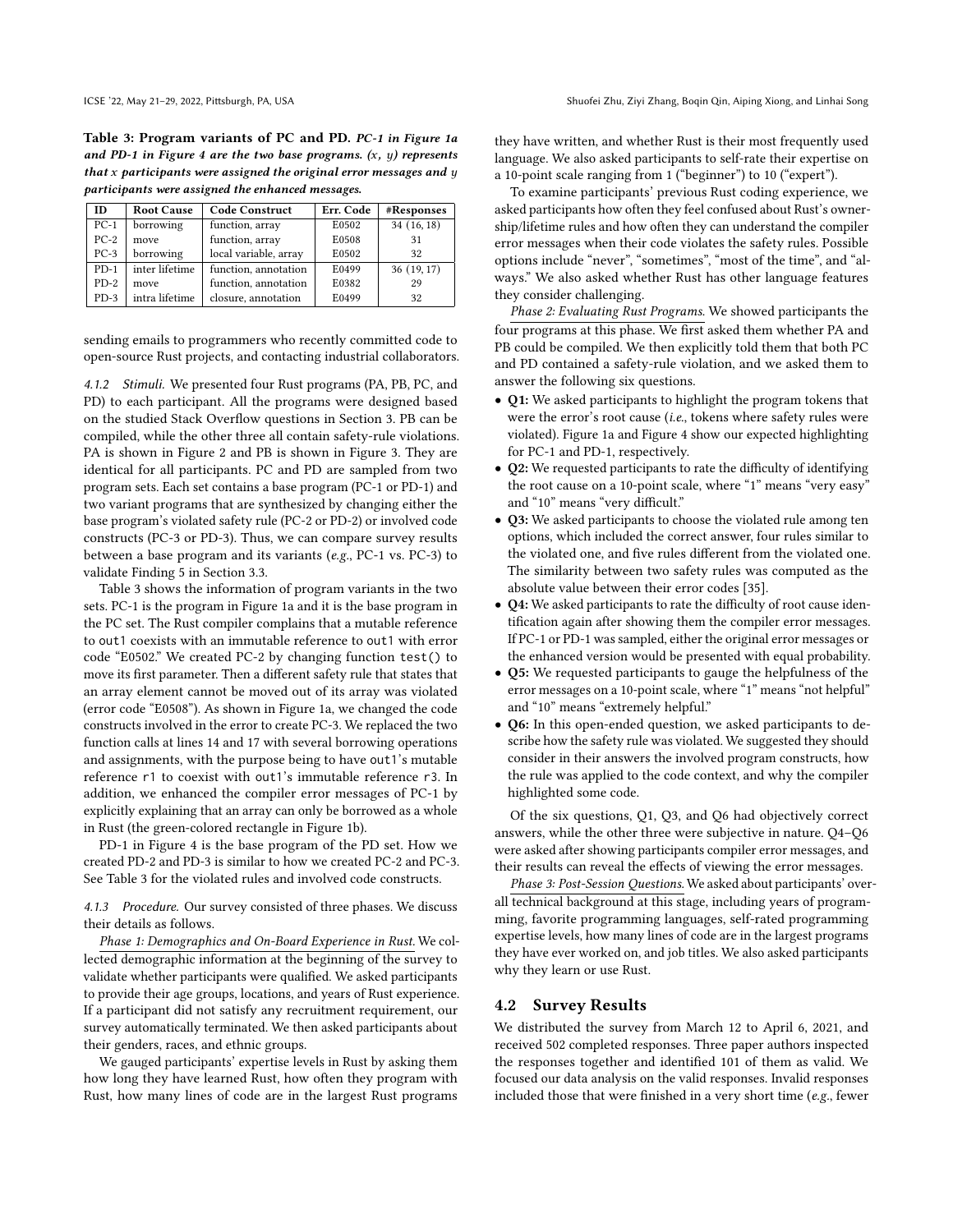than five minutes), had open-ended question answers identical to other responses, or came from unwanted sources.

4.2.1 Phase 1. The majority of the 101 participants were male (91.1%) and in the 18–34 age range (85.1%). The top two most common locations were the U.S. (53.5%) and China (9.0%). Most participants were White (47.5%) or Asian (27.7%). There were also responses from Hispanics (5.9%) and African Americans (2.0%). Overall, the demographics of our participants revealed considerable diversity and reflected the demographic distribution of real-world Rust programmers [\[52,](#page-12-12) [53\]](#page-12-19).

The participants were relatively experienced in Rust (69.3% had learned Rust for more than one year and 63.3% had implemented a Rust program with more than 1, 000 lines of code). Rust was the most frequently used language for 48.5% of the participants, and 64.4% used Rust on a daily or weekly basis. The average level of self-rated Rust expertise was 5.3 out of 10, and the median was 6.

Most participants (85.1%) were at least "sometimes" confused by lifetime rules, but only 52.4% of them held the same feeling for ownership rules. A chi-squared test confirmed the difference was significant ( $\chi^2_{(1)} = 23.6, p < 0.001$ ). Moreover, the proportion of participants who could "always" understand compiler errors for lifetime-rule violations (10.0%) was significantly smaller than the proportion of participants who could "always" understand compiler errors for ownership-rule violations (39.6%,  $\chi_{(1)}^2 = 22.4, p < 0.001$ ). These results are consistent with Finding [3](#page-5-1) in Section [3.2.](#page-4-2)

Besides ownership and lifetime, other challenging language features mentioned by more than ten participants were Rust's type systems (26), asynchronous programming (25), trait bounds and generics (22), and macros (12).

4.2.2 Phase 2. Most (83.2%) of the participants correctly answered that PA could not be compiled, 77.2% correctly answered that PB could be compiled, and 70.3% correctly answered both of the two questions. These results show the participants had reasonably adequate knowledge of Rust.

As discussed in Section [4.1.2,](#page-7-1) PC and PD were sampled from two different program sets. Each set contained three program variants. Table [3](#page-7-0) shows the number of participants assigned with each variant. We conducted a one-way ANOVA test for each combination of a program set and a research question (Q1–Q6). The null hypothesis was that there was no difference among the results obtained from the three variants. The significance level was 0.05. Since there were three pairwise comparisons in each program set, we adjusted all computed pairwise  $p$ -values using Bonferroni correction [\[8\]](#page-11-30). We denoted adjusted p-values using  $p_{adj.}$ . We mainly focused on (PC-1, PC-2), (PC-1, PC-3), (PD-1, PD-2), and (PD-1, PD-3), since variants in these pairs are different from each other in terms of either the violated rules or the involved code constructs (see Table [3\)](#page-7-0).

Q1: Error Token Highlighting. We categorized program tokens into three types for grading: root-cause tokens, relevant tokens, and irrelevant tokens. Root-cause tokens represented where safety rules were violated (e.g., the red-colored tokens in Figure [1a](#page-1-0) and Figure [4\)](#page-4-1). Relevant tokens were those close to or related to root causes, but that did not directly cause programming errors (e.g., the uncolored tokens at line 14 in Figure [1a\)](#page-1-0). Considering participants might accidentally highlight extra tokens close to the root causes, we

<span id="page-8-0"></span>Table 4: Average scores and standard errors. Q1 and Q6 were manually graded with scores ranging from 0 to 1. Q3 was scored 0 or 1 on correctness. Q2, Q4, and Q5 are 10-point rating-scale questions. Standard errors are in parentheses.  $o(e)$  in a subscript denotes original (enhanced) error messages. Error messages were shown in between Q3 and Q4, and thus they did not impact Q1–Q3.

| ID            | 01 | 02                                                                                           | O3 | 04 | О5                                       | О6 |
|---------------|----|----------------------------------------------------------------------------------------------|----|----|------------------------------------------|----|
| $PC-1$        |    | $0.74(0.06)$ 6.12 (0.44) 0.76 (0.07)                                                         |    |    | $3.71(0.47)$ 8.50 $(0.32)$ 0.69 $(0.05)$ |    |
| $PC-1O$       |    |                                                                                              |    |    | $3.46(0.74)$ 8.93 (0.32) 0.56 (0.08)     |    |
| $PC-1_{P}$    |    |                                                                                              |    |    | $3.89(0.62)$ 8.15 $(0.51)$ 0.78 $(0.07)$ |    |
| $PC-2$        |    | $0.39(0.08)$   5.27 (0.40)   0.48 (0.09)   4.03 (0.44)   7.45 (0.44)   0.56 (0.05)           |    |    |                                          |    |
| $PC-3$        |    | $0.63(0.06)$ 6.32 (0.37) 0.84 (0.06) 3.34 (0.41) 7.76 (0.40) 0.74 (0.03)                     |    |    |                                          |    |
| $PD-1$        |    | $0.53(0.09)$   7.63 $(0.47)$   0.22 $(0.07)$   5.28 $(0.56)$   7.19 $(0.42)$   0.66 $(0.04)$ |    |    |                                          |    |
| $PD-1O$       |    |                                                                                              |    |    | $4.67(0.86)$ 7.33 $(0.63)$ 0.68 $(0.04)$ |    |
| $PD-1_{\rho}$ |    |                                                                                              |    |    | $5.82(0.72)$ 7.06 (0.59) 0.65 (0.06)     |    |
| $PD-2$        |    | $0.75(0.07)$   5.59 (0.51)   0.59 (0.09)   3.24 (0.46)   8.24 (0.38)   0.74 (0.05)           |    |    |                                          |    |
| $PD-3$        |    | $0.46(0.09)$ 7.09 $(0.43)$ 0.37 $(0.08)$                                                     |    |    | $4.57(0.47)$ 6.83 $(0.41)$ 0.58 $(0.04)$ |    |

did not penalize the selection of relevant tokens. Irrelevant tokens had nothing to do with the root causes. Highlighting irrelevant tokens indicated participants' misunderstanding of programming errors, and thus we penalized the marking of irrelevant tokens. We computed a score for each answer by dividing the number of highlighted root-cause tokens by the number of highlighted rootcause tokens and irrelevant tokens. Scores ranged from 0 to 1, with larger scores representing better answers.

The average highlighting scores fell in the range from 0.39 to 0.75 in Table [4,](#page-8-0) implying that applying Rust's safety rules and identifying error tokens are challenging in general (Finding [2](#page-5-2) in Section [3.2\)](#page-4-2).

The ANOVAs confirmed that the main effect of program variant was significant for both the PC set ( $p = 0.004$ ) and the PD set  $(p = 0.030)$ . Among the four comparison pairs, PC-1 and PC-2 were the only pair to have a significant difference with  $p_{adj}$  equal to 0.003. Since PC-1 and PC-2 shared the same code constructs but violated different safety rules (see Table [3\)](#page-7-0), this result reveals that different safety rules can have different difficulty levels when applied to the same code construct (Finding [5](#page-6-3) in Section [3.3\)](#page-5-0).

To understand how different code constructs impacted rootcause highlighting, we further examined the highlighting results for the PC variants, since PC-1, PC-2, and PC-3 all contained two similar code constructs: array out1.a and tuple out2.a. For all of these variants, tokens related to the array were the root-cause tokens, while tokens related to the tuple (e.g., the tokens at line 17 in Figure [1a\)](#page-1-0) were irrelevant and misleading. We counted how many participants selected tuple-related tokens. The results for PC-1, PC-2, and PC-3 were 10, 9, and 14, respectively. Such results suggest that programmers can be confused when applying the same safety rule to different code constructs, explaining Finding [5](#page-6-3) in Section [3.3.](#page-5-0)

Q2 & Q4: Difficulty Ratings. Column "Q2" in Table [4](#page-8-0) shows the average difficulty ratings before participants saw the error messages. The main effect of program variant was significant for the PD set ( $p = 0.009$ ) only. For the two comparison pairs in the PD set, PD-1 was significantly more difficult than PD-2 ( $p_{adj.} = 0.01$ ), indicating that participants perceived the error due to "inter-procedural lifetime computation" to be more difficult to comprehend than the error caused by "violating a move rule" on the same code construct (Finding [3](#page-5-1) in Section [3.2](#page-4-2) and Finding [5](#page-6-3) in Section [3.3\)](#page-5-0). There was no significant difference between PD-1 and PD-3.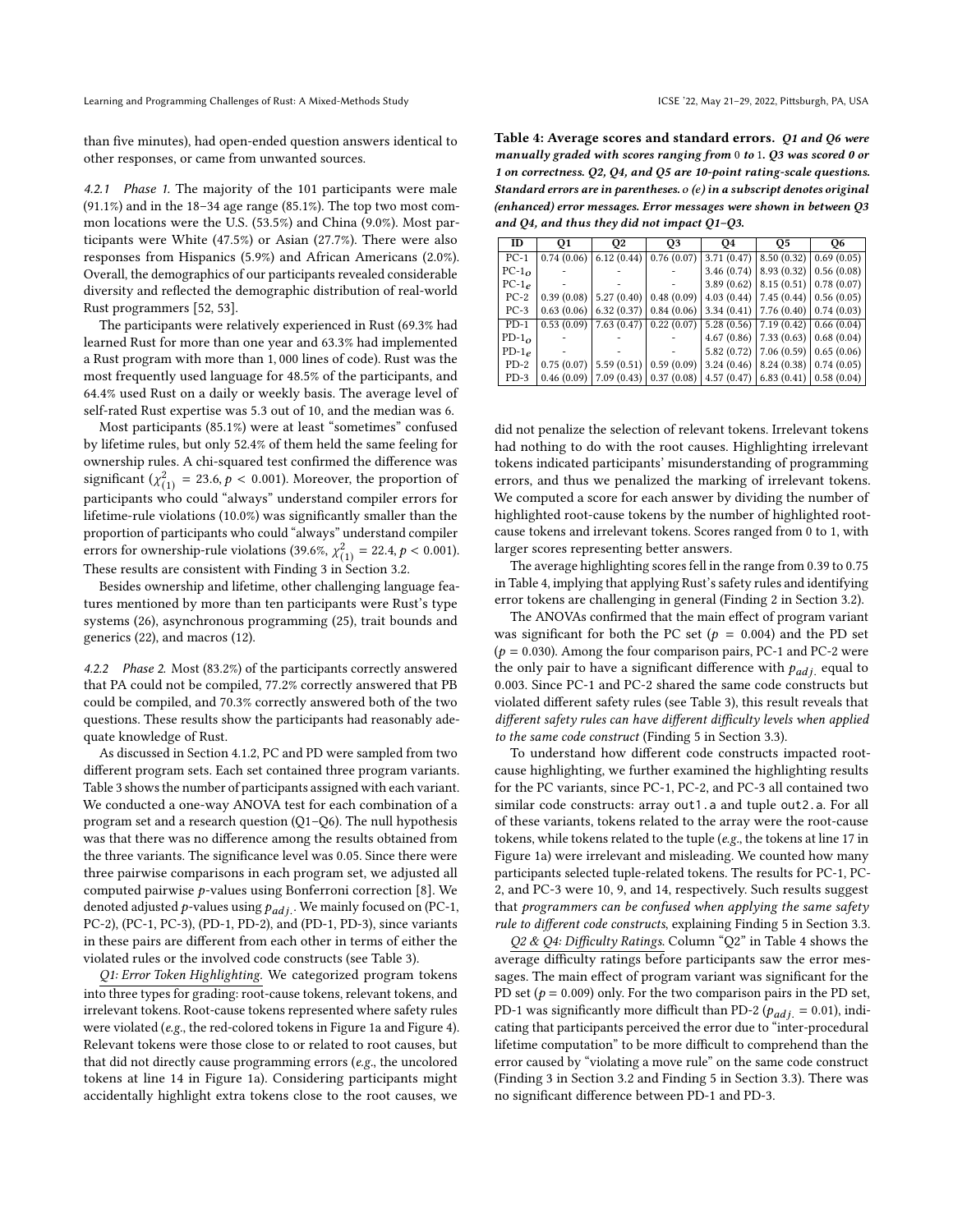The average difficulty ratings showed the same pattern after participants viewed the error messages (column "Q4" in Table [4\)](#page-8-0).

Q3: Violated Rule Selection. Column "Q3" in Table [4](#page-8-0) shows the correct answer rates for selecting violated safety rules. The main effect of program variant was significant for both PC variants ( $p =$ 0.003) and PD variants ( $p = 0.008$ ). Among the four comparison pairs, only the correct answer rate of PD-1 was significantly lower than that of PD-2 ( $p_{adi} = 0.008$ ), demonstrating PD-1's violated safety rule was more difficult to identify than PD-2's (Finding [5\)](#page-6-3).

To understand the difficulty in identifying violated rules, we inspected the wrongly selected options. In total, there were four wrong options chosen by at least five participants, one for PC-2, two for PD-1, and one for PD-3. PC-2 violated a move rule, but six participants thought an object was borrowed again after being mutably borrowed in PC-2, violating a borrowing rule. Those participants did not notice that function test() moved (not borrowed) its input in PC-2. The lifetime computation of a mutable reference in PD-1 was complex, and the lifetime overlapped with another mutable reference to the same object. However, seven participants thought the rule that had been violated was that an owner variable cannot be used after the ownership is borrowed. This rule was also violated in PD-1, but it was not as precise as the correct answer. Five participants thought a reference was used beyond the borrowed object's lifetime. The participants noticed that the lifetime computation was complex, so they guessed this lifetime rule was violated. For PD-3, six participants said that the violated rule was the one that forbids moving an object through a reference, but the program actually conducted a copy (not move). These results show that without knowing the correct violated safety rule, programmers easily inspected a programming error in a wrong direction.

Q5: Helpfulness of Compiler Error Messages. Column "Q5" in Table [4](#page-8-0) shows the average helpfulness ratings of the error messages. PC-1 had the highest average rating (8.50), and PD-3 had the lowest average rating (6.83). The main effect of program variant was significant for the PD set ( $p = 0.039$ ) only, and there was no significant difference for the four comparison pairs.

Q6: Error Description in Programmers' Own Words. We first developed a scoring rubric for grading. We identified two scoring schemes representing the "what" aspect and the "how" aspect of error root causes. We gave more weight to the "how" aspect (60%). For each theme, we defined three score levels (30%, 60%, and 100%) and formalized the criteria at each level. Based on the rubric, two paper authors graded participants' responses independently. The average percentage of agreement between the two graders was 50%. The two graders resolved the discrepancies between them by revisiting the criteria over multiple discussions.

Column "Q6" in Table [4](#page-8-0) shows the average score for each program variant. The highest score was 0.74 for PD-2, and the lowest score was 0.56 for PC-2. The main effect of program variant was significant for both the PC set ( $p = 0.03$ ) and the PD set ( $p = 0.03$ ), but there was no significant difference for any comparison pairs.

We further inspected how participants answered Q6 together with their answers to previous questions to deeply understand participants' error comprehension process. For PC-2, six participants selected that a borrowing rule was violated in Q3, which was wrong, but five of them correctly mentioned move or ownership in their

Q6 answers. We anticipated that the error messages helped the five participants figure out the correct root cause. For PD-1, five participants noticed the violation was due to the lifetime extension of the borrow of bar2 at line 14 (Figure [4\)](#page-4-1). However, they thought the extension was caused by the return at line 7, as indicated by their explanations of Q6. This understanding was wrong; the extension was actually caused by the lifetime annotations  $(i.e., 'b)$  at lines 4 and 5. This result demonstrates that Rust's safety rules are complex in practice and that although programmers know that a safety rule has been violated, they may not know the true reason for the violation.

Effect of Enhanced Error Messages. We created enhanced versions of compiler error messages for PC-1 and PD-1. Since the error messages were shown to participants after Q3, we compared the effects of the enhanced version and the original version on Q4–Q6 using two-sample t-tests. The enhanced version of PC-1 showed a significantly better average score than the original version on the objective question Q6 ( $p = 0.015$ ). Moreover, four participants explicitly mentioned the extra information we provided in PC-1's error messages in their Q6 answers. These results confirm that compiler error messages may not contain all necessary information for Rust programmers to debug safety-rule violations and that providing more facilitating information can improve programmers' performance (Finding [6](#page-6-4) in Section [3.4\)](#page-6-1).

The enhanced error messages did not significantly impact participants' responses for either PC-1 or PD-1 on the two subjective questions (Q4 and Q5) or for PD-1 on Q6.

4.2.3 Phase 3. About 75.2% of the participants had at least three years' programming experience. The average self-rated programming expertise was 6.3 and the median was 7. A bit less than half (46.5%) of the participants had worked on a program with more than 10,000 lines of code. The general technical background of the participants was consistent with their Rust background as surveyed in Phase 1. The top two most common job titles/roles were "software engineers" (43.6%) and "students" (31.2%). Besides Rust, the top three programming languages with which the participants had the most experience were Python, C/C++, and JavaScript. The top three most favorite Rust features were safety, performance, and language features (e.g., functional programming styles, pattern matching). These results match our expectations of Rust programmers.

# 5 DISCUSSION

This section discusses the implications of our studies, threats to its validity, and our procedures to reduce those threats' influence.

Implications to the Rust Community. Our findings can benefit the Rust community from four aspects. First, Rust learners can spend more effort on the pinpointed programming scenarios where a safety rule is especially challenging to gain a deeper understanding of the rule. Second, for Rust programmers, our findings can remind them not to rely solely on compiler feedback when debugging safety-rule violations, since the error messages may miss essential information to comprehending the violations. Third, Rust language designers can improve the Rust compiler by providing the missed information when reporting safety-rule violations. Fourth, Rust researchers can leverage our findings to build IDE tools and automated compiler-error fixing tools to improve Rust's programmability.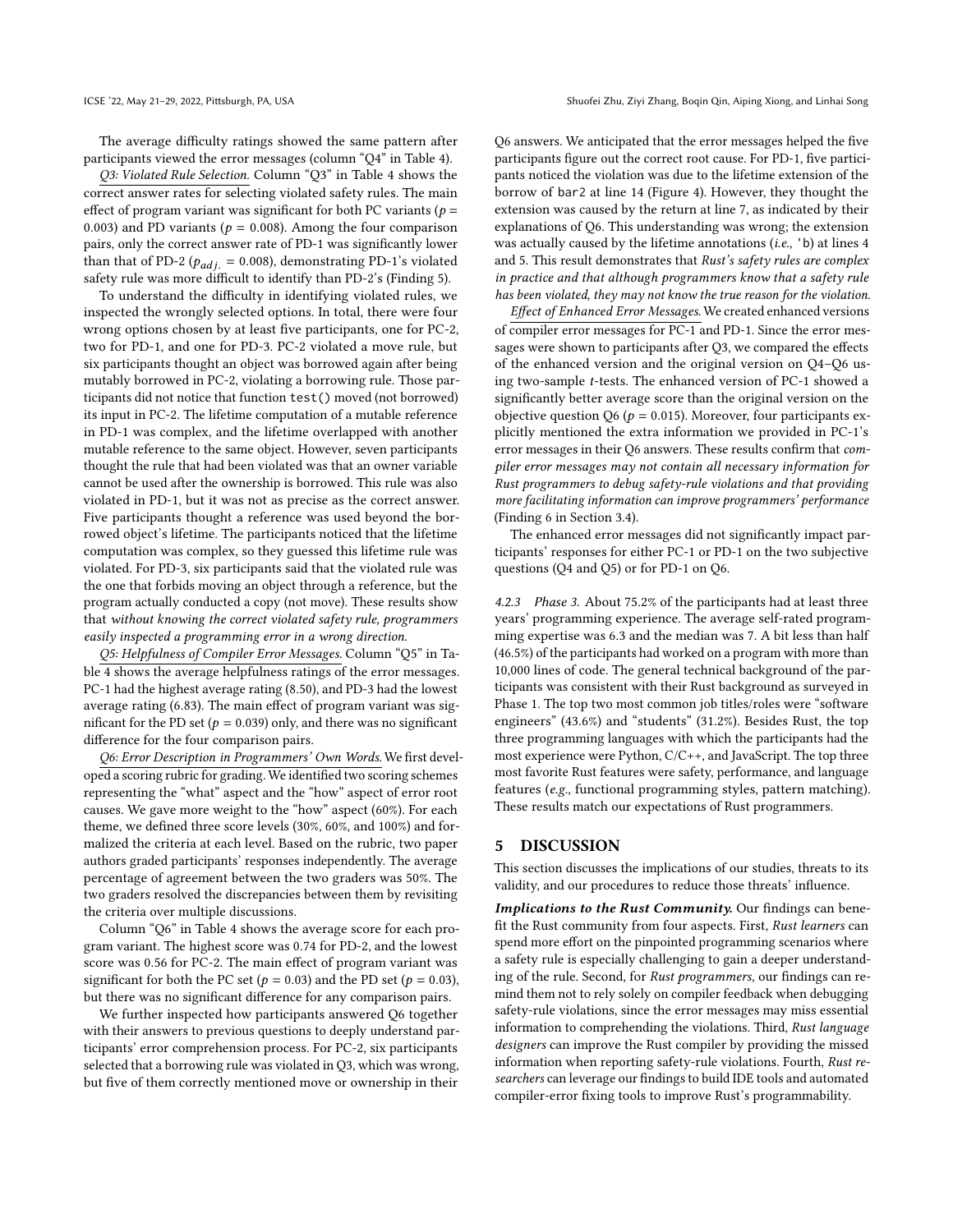Values Beyond Rust. Our work can benefit other programming languages in two ways. First, we demonstrate how to statistically analyze Stack Overflow questions to identify programming challenges for Rust and use code constructs to describe when a safety rule is especially confusing. Future work can leverage similar methods to detect programming difficulties for other languages. Second, we construct pairs of program variants by changing code constructs or involved grammar to compare survey participants' performance in a controlled manner. Researchers and practitioners can use similar methods to build program variants in other programming languages for testing and learning purposes.

Threats to Validity. Similar to previous empirical studies and user studies, our findings need to be considered with our methodology in mind. They have several potential threats to their validity.

For internal validity threats, our survey participants might not have been representative enough, they might have referred to Rust tutorials in the survey, malicious persons or online bots might have submitted responses, and both the study on Stack Overflow questions and the grading of open-ended questions were based on subjective assessments. We took several methods to ensure internal validity. First, we recruited a relatively large number of participants from multiple channels. Second, we explicitly required participants not to refer to external resources multiple times in the survey. Third, three authors inspected all responses and filtered out the invalid ones together. Fourth, at least two authors studied each Stack Overflow question and graded each open-ended question.

There are two possible external threats to our study's validity. First, we mainly leveraged Stack Overflow questions for identifying programming challenges of Rust. Those questions could not be resolved by the questioners, and thus they may be more difficult than programming errors in daily practice. We also acknowledge that some of the programming challenges of Rust are never submitted to Stack Overflow and thus cannot be identified through studying Stack Overflow questions. Second, our survey was conducted on Qualtrics. Reading Rust code on Qualtrics is different from coding Rust in a real development environment. Thus, participants' performance in our study may not reflect their common behaviors.

# 6 RELATED WORK

User Studies on Rust. The Mozilla Rust team conducts annual surveys to understand Rust programmers' backgrounds and figure out ways to improve Rust. The survey in 2020 reported that lifetime and ownership are the two most difficult topics for programmers to grasp [\[53\]](#page-12-19), which aligns with our observations in Section [3.](#page-3-0) Zeng and Crichton [\[73\]](#page-12-6) analyzed Rust-related posts and comments collected from online Rust communities and identified several obstacles to the adoption of Rust. Crichton [\[13\]](#page-11-14) conducted a case study to show the challenges of interpreting Rust's compiler error messages. Abtahi and Dietz [\[1\]](#page-11-8) conducted a laboratory study to examine the methods employed by programmers when they learned Rust. They found that online code examples and compiler errors were helpful to Rust learners. They also reported that sometimes Rust learners found compiler error messages hard to interpret because the messages were full of terminologies. Fulton et al. [\[18\]](#page-11-31) identified benefits and challenges of adopting Rust through a semi-structured interview and an online survey.

Our study differs from those existing ones in study goals. Specifically, we aim to identify programming challenges incurred by Rust's safety rules and pinpoint scenarios where a safety rule is more difficult to understand.

Empirical Studies on Rust Code. Researchers have conducted empirical studies to understand real-world Rust code from different points of view, like how unsafe code is used [\[3,](#page-11-32) [17,](#page-11-33) [40\]](#page-11-34), how many Rust libraries depend on external C/C++ libraries [\[65\]](#page-12-20), and the buggy code patterns of safety issues that bypass Rust's compiler checks [\[43,](#page-11-7) [71\]](#page-12-21). Those empirical studies focus on Rust programs that can be compiled. However, we focus on Rust programs that are rejected by the Rust compiler, because we aim to identify programming challenges imposed by Rust's compile-time checks.

Usability Studies on Programming Languages. Researchers conducted studies to understand how different factors (e.g., syntax, APIs) impact programmers' learning and coding for other programming languages (e.g., Java, C) [\[16,](#page-11-35) [23,](#page-11-36) [38,](#page-11-37) [39,](#page-11-38) [64\]](#page-12-22). These studies provide valuable findings and insights in improving software development processes. However, Rust is very different from those languages due to its unique grammar and its strict safety checks. For example, the majority of the confusing C code snippets studied by Gopstein et al. [\[23\]](#page-11-36) cannot be compiled by the Rust compiler and thus cannot cause problems for Rust programmers anymore. Due to the difference, we believe a usability study (like ours) to understand how Rust's grammar and its safety checks impact its learning and programming is solely desired.

Comprehending Compiler Errors. Researchers performed several studies to understand how programmers interpret compiler error messages for traditional programming languages (e.g.,  $C/C_{++}$ ) [\[4,](#page-11-39) [5\]](#page-11-40). However, there is no similar study for Rust. Rust features strict compile-time checks that depend on complex safety rules. Compiler error messages are critical feedback for programmers, especially when it comes to safety-rule violations. Thus, it is particularly important to study how Rust programmers comprehend compiler error messages and to improve error messages accordingly.

Leveraging and Improving Stack Overflow. Stack Overflow is an open community for developers to ask technical questions and share their knowledge [\[60\]](#page-12-23). Previous researchers leveraged Stack Overflow data to understand real-world development problems [\[2,](#page-11-11) [14,](#page-11-12) [25,](#page-11-41) [66,](#page-12-24) [72,](#page-12-25) [74\]](#page-12-11) and built tools to improve the usages of Stack Overflow [\[6,](#page-11-42) [24,](#page-11-43) [47,](#page-12-26) [70,](#page-12-27) [75\]](#page-12-28). However, there is no prior work on studying Rust-related Stack Overflow questions and our study in Section [3](#page-3-0) is the first one to examine those questions.

# 7 CONCLUSION

Rust conducts extensive static checks at the compile time to catch memory-safety and thread-safety issues. Given the increasing popularity of Rust, it is critical to understand the language's learning and programming challenges, especially those posed by its safety checks and the underlying safety mechanism. For this purpose, we conduct the first comprehensive, empirical study on Rust-related Stack Overflow questions. We expect that our findings can guide the learning, programming, and compiler evolution of Rust. In addition, we further perform a survey with 101 Rust programmers and confirm many of our findings with significant confidence.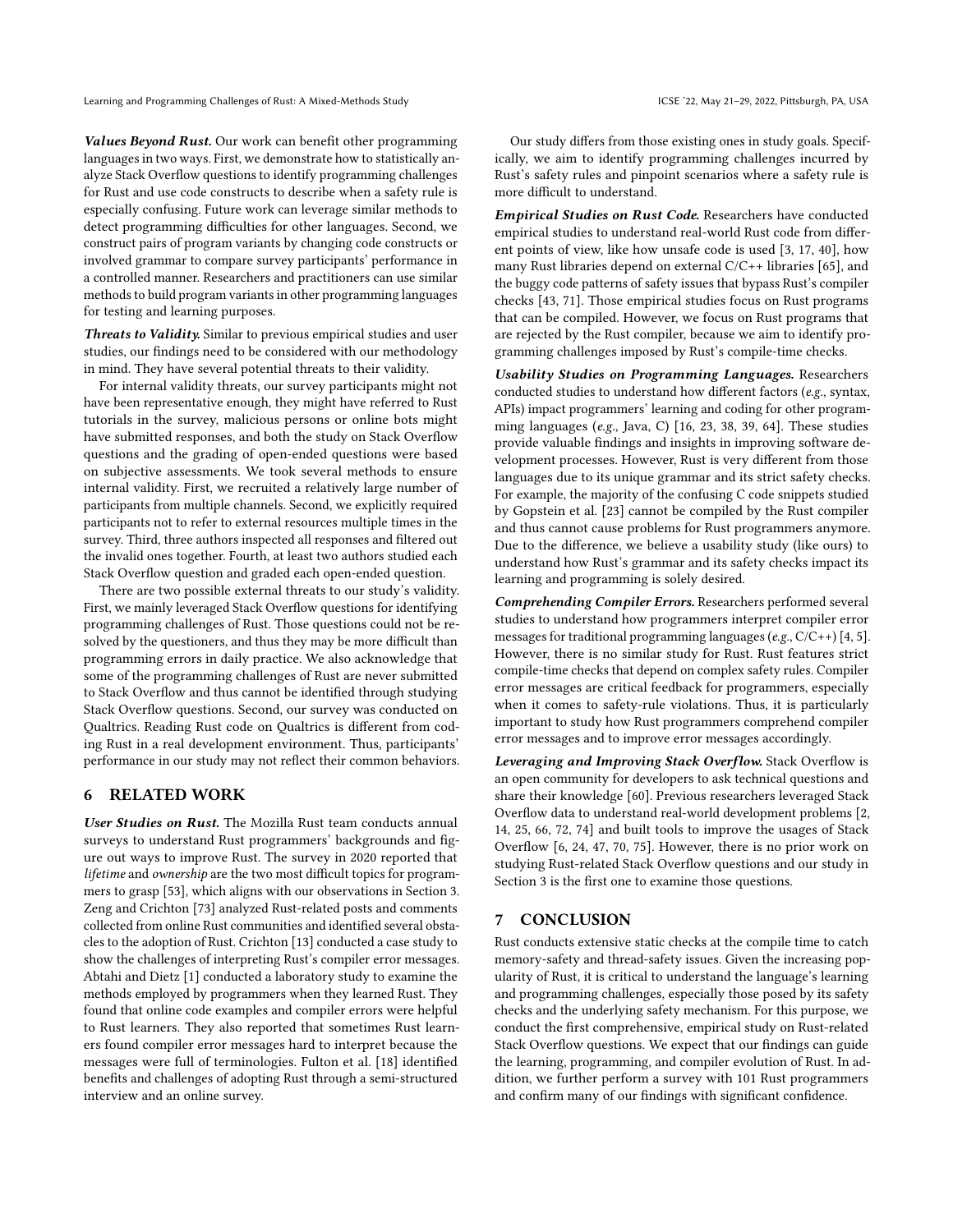# REFERENCES

- <span id="page-11-8"></span>[1] Parastoo Abtahi and Griffin Dietz. 2020. Learning Rust: How Experienced Programmers Leverage Resources to Learn a New Programming Language. In Extended Abstracts of the 2020 CHI Conference on Human Factors in Computing Systems (CHI EA '20). Honolulu, HI, USA. [https://doi.org/10.1145/](https://doi.org/10.1145/3334480.3383069) [3334480.3383069](https://doi.org/10.1145/3334480.3383069)
- <span id="page-11-11"></span>[2] Emad Aghajani, Csaba Nagy, Olga Lucero Vega-Márquez, Mario Linares-Vásquez, Laura Moreno, Gabriele Bavota, and Michele Lanza. 2019. Software documentation issues unveiled. In Proceedings of the 41st IEEE/ACM International Conference on Software Engineering (ICSE '19). Montreal, QC, Canada. [https:](https://doi.org/10.1109/ICSE.2019.00122) [//doi.org/10.1109/ICSE.2019.00122](https://doi.org/10.1109/ICSE.2019.00122)
- <span id="page-11-32"></span>[3] Vytautas Astrauskas, Christoph Matheja, Federico Poli, Peter Müller, and Alexander J Summers. 2020. How do programmers use unsafe rust? Proceedings of the ACM on Programming Languages 4, OOPSLA (2020). [https://doi.org/10.1145/](https://doi.org/10.1145/3428204) [3428204](https://doi.org/10.1145/3428204)
- <span id="page-11-39"></span>[4] Titus Barik, Denae Ford, Emerson Murphy-Hill, and Chris Parnin. 2018. How should compilers explain problems to developers?. In Proceedings of the 26th ACM Joint Meeting on European Software Engineering Conference and Symposium on the Foundations of Software Engineering (FSE '18). Lake Buena Vista, FL, USA.<https://doi.org/10.1145/3236024.3236040>
- <span id="page-11-40"></span>[5] Titus Barik, Justin Smith, Kevin Lubick, Elisabeth Holmes, Jing Feng, Emerson Murphy-Hill, and Chris Parnin. 2017. Do developers read compiler error messages?. In Proceedings of the 39th IEEE/ACM International Conference on Software Engineering (ICSE '17). Buenos Aires, Argentina. [https://doi.org/10.](https://doi.org/10.1109/ICSE.2017.59) [1109/ICSE.2017.59](https://doi.org/10.1109/ICSE.2017.59)
- <span id="page-11-42"></span>[6] Stefanie Beyer, Christian Macho, Massimiliano Di Penta, and Martin Pinzger. 2018. Automatically classifying posts into question categories on stack overflow. In <u>Proceedings of the 2018 IEEE/ACM International Conference on Program</u><br>Comprehension (ICPC '18), Gothenburg, Sweden, https://doi.org/10.1145/ Comprehension (ICPC '18). Gothenburg, Sweden. [3196321.3196333](https://doi.org/10.1145/3196321.3196333)
- <span id="page-11-21"></span>[7] Steven Bird, Ewan Klein, and Edward Loper. 2009. Natural Language Processing with Python (1st ed.). O'Reilly Media, Inc.
- <span id="page-11-30"></span>[8] J Martin Bland and Douglas G Altman. 1995. Multiple significance tests: the Bonferroni method. BMJ 310, 6973 (1995). [https://doi.org/10.1136/bmj.310.6973.](https://doi.org/10.1136/bmj.310.6973.170) [170](https://doi.org/10.1136/bmj.310.6973.170)
- <span id="page-11-13"></span>[9] David M. Blei, Andrew Y. Ng, and Michael I. Jordan. 2003. Latent Dirichlet Allocation. J. Mach. Learn. Res. 3 (March 2003), 993–1022. [https://doi.org/10.](https://doi.org/10.5555/944919.944937) [5555/944919.944937](https://doi.org/10.5555/944919.944937)
- <span id="page-11-10"></span>[10] Mara Bos. 2021. The Plan for the Rust 2021 Edition | Rust Blog. [https://blog.rust](https://blog.rust-lang.org/2021/05/11/edition-2021.html)[lang.org/2021/05/11/edition-2021.html](https://blog.rust-lang.org/2021/05/11/edition-2021.html) (Accessed on 09/01/2021).
- <span id="page-11-24"></span>[11] Richard E Clark, Carla M Pugh, Kenneth A Yates, Kenji Inaba, Donald J Green, and Maura E Sullivan. 2012. The use of cognitive task analysis to improve instructional descriptions of procedures. Journal of Surgical Research 173, 1 (2012), e37–e42.<https://doi.org/10.1016/j.jss.2011.09.003>
- <span id="page-11-25"></span>[12] Nancy J Cooke. 1994. Varieties of knowledge elicitation techniques. International Journal of Human-Computer Studies 41, 6 (1994). [https://doi.org/10.1006/ijhc.](https://doi.org/10.1006/ijhc.1994.1083) [1994.1083](https://doi.org/10.1006/ijhc.1994.1083)
- <span id="page-11-14"></span>[13] Will Crichton. 2020. The Usability of Ownership. arXiv[:2011.06171](https://arxiv.org/abs/2011.06171) [cs.PL]
- <span id="page-11-12"></span>[14] Alex Cummaudo, Rajesh Vasa, Scott Barnett, John Grundy, and Mohamed Abdelrazek. 2020. Interpreting Cloud Computer Vision Pain-Points: A Mining Study of Stack Overflow. In Proceedings of the 42nd IEEE/ACM International Conference on Software Engineering (ICSE '20). Seoul, South Korea. [//doi.org/10.1145/3377811.3380404](https://doi.org/10.1145/3377811.3380404)
- <span id="page-11-23"></span>[15] Dan Diaper. 2004. Understanding task analysis for human-computer interaction. The handbook of task analysis for human-computer interaction (2004), 5–47.
- <span id="page-11-35"></span>[16] J. J. Dolado, M. Harman, M. C. Otero, and L. Hu. 2003. An empirical investigation of the influence of a type of side effects on program comprehension. IEEE Transactions on Software Engineering 29, 7 (2003). [https://doi.org/10.1109/TSE.](https://doi.org/10.1109/TSE.2003.1214329) [2003.1214329](https://doi.org/10.1109/TSE.2003.1214329)
- <span id="page-11-33"></span>[17] Ana Nora Evans, Bradford Campbell, and Mary Lou Soffa. 2020. Is rust used safely by software developers?. In Proceedings of the 42nd IEEE/ACM International Conference on Software Engineering (ICSE '20). Seoul, South Korea. [https:](https://doi.org/10.1145/3377811.3380413) [//doi.org/10.1145/3377811.3380413](https://doi.org/10.1145/3377811.3380413)
- <span id="page-11-31"></span>[18] Kelsey R Fulton, Anna Chan, Daniel Votipka, Michael Hicks, and Michelle L Mazurek. 2021. Benefits and Drawbacks of Adopting a Secure Programming Language: Rust as a Case Study. In Proceedings of the 17th USENIX Symposium on Usable Privacy and Security (USENIX SOUPS '2021). Virtual Event, USA.
- <span id="page-11-16"></span>[19] GitHub#67651. 2019. Confusing/incorrect error message with incoherent implementations and async blocks.<https://github.com/rust-lang/rust/issues/67651> (Accessed on 09/01/2021).
- <span id="page-11-17"></span>[20] GitHub#71584. 2020. Wrong error message for missed type inference. [https:](https://github.com/rust-lang/rust/issues/71584) [//github.com/rust-lang/rust/issues/71584](https://github.com/rust-lang/rust/issues/71584) (Accessed on 09/01/2021).
- <span id="page-11-15"></span>[21] GitHub#79429. 2020. Inaccurate error message for const operations in type parameters.<https://github.com/rust-lang/rust/issues/79429> (Accessed on 09/01/2021).
- <span id="page-11-26"></span>[22] Leo A. Goodman. 1961. Snowball Sampling. The Annals of Mathematical Statistics 32, 1 (1961).
- <span id="page-11-36"></span>[23] Dan Gopstein, Jake Iannacone, Yu Yan, Lois DeLong, Yanyan Zhuang, Martin K.-C. Yeh, and Justin Cappos. 2017. Understanding Misunderstandings in Source Code. In Proceedings of the 11th Joint Meeting on Foundations of Software Engineering (ESEC/FSE '17). Paderborn, Germany. [https://doi.org/10.](https://doi.org/10.1145/3106237.3106264) [1145/3106237.3106264](https://doi.org/10.1145/3106237.3106264)
- <span id="page-11-43"></span>[24] Yi Huang, Chunyang Chen, Zhenchang Xing, Tian Lin, and Yang Liu. 2018. Tell Them Apart: Distilling Technology Differences from Crowd-Scale Comparison Discussions. In Proceedings of the 33rd IEEE/ACM International Conference on Automated Software Engineering (ASE '18). Montpellier, France. [https://doi.](https://doi.org/10.1145/3238147.3238208) [org/10.1145/3238147.3238208](https://doi.org/10.1145/3238147.3238208)
- <span id="page-11-41"></span>[25] Nargiz Humbatova, Gunel Jahangirova, Gabriele Bavota, Vincenzo Riccio, Andrea Stocco, and Paolo Tonella. 2020. Taxonomy of Real Faults in Deep Learning Systems. In Proceedings of the 42nd IEEE/ACM International Conference on Software Engineering (ICSE '20). Seoul, South Korea. [https://doi.org/10.1145/](https://doi.org/10.1145/3377811.3380395) [3377811.3380395](https://doi.org/10.1145/3377811.3380395)
- <span id="page-11-19"></span>[26] Guoliang Jin, Linhai Song, Xiaoming Shi, Joel Scherpelz, and Shan Lu. 2012. Understanding and Detecting Real-world Performance Bugs. In Proceedings of the 33rd ACM SIGPLAN Conference on Programming Language Design and Implementation (PLDI' 12). Beijing, China. [https://doi.org/10.1145/2254064.](https://doi.org/10.1145/2254064.2254075) [2254075](https://doi.org/10.1145/2254064.2254075)
- <span id="page-11-27"></span>[27] J Richard Landis and Gary G Koch. 1977. The measurement of observer agreement for categorical data. Biometrics (1977), 159–174.
- <span id="page-11-3"></span>[28] Amit Levy, Bradford Campbell, Branden Ghena, Daniel B. Giffin, Pat Pannuto, Prabal Dutta, and Philip Levis. 2017. Multiprogramming a 64kB Computer Safely and Efficiently. In Proceedings of the 26th ACM Symposium on Operating Systems Principles (SOSP '17). Shanghai, China. [https://doi.org/10.1145/3132747.](https://doi.org/10.1145/3132747.3132786) [3132786](https://doi.org/10.1145/3132747.3132786)
- <span id="page-11-20"></span>[29] Zhenmin Li, Lin Tan, Xuanhui Wang, Shan Lu, Yuanyuan Zhou, and Chengxiang Zhai. 2006. Have Things Changed Now? An Empirical Study of Bug Characteristics in Modern Open Source Software. In Proceedings of the 1st Workshop on Architectural and System Support for Improving Software Dependability (ASID '06). San Jose, CA, USA.<https://doi.org/10.1145/1181309.1181314>
- <span id="page-11-9"></span>[30] Alexey Lozovsky. 2018. Rust vs C++ Comparison. [https://www.apriorit.com/dev](https://www.apriorit.com/dev-blog/520-rust-vs-c-comparison)[blog/520-rust-vs-c-comparison](https://www.apriorit.com/dev-blog/520-rust-vs-c-comparison) (Accessed on 09/01/2021).
- <span id="page-11-0"></span>[31] Nicholas D Matsakis and Felix S Klock. 2014. The Rust Language. In Proceedings of the 2014 ACM SIGAda Annual Conference on High Integrity Language Technology (HILT '14). Portland, Oregon, USA. [https://doi.org/10.1145/2663171.](https://doi.org/10.1145/2663171.2663188) [2663188](https://doi.org/10.1145/2663171.2663188)
- <span id="page-11-18"></span>[32] Laura G Militello and Robert JB Hutton. 1998. Applied cognitive task analysis (ACTA): a practitioner's toolkit for understanding cognitive task demands. Ergonomics 41, 11 (1998).<https://doi.org/10.1080/001401398186108>
- <span id="page-11-22"></span>[33] David Mimno, Hanna M. Wallach, Edmund Talley, Miriam Leenders, and Andrew McCallum. 2011. Optimizing Semantic Coherence in Topic Models. In Proceedings of the Conference on Empirical Methods in Natural Language Processing (EMNLP '11). Punta Cana, Dominican Republic. [https://doi.org/](https://doi.org/10.5555/2145432.2145462) [10.5555/2145432.2145462](https://doi.org/10.5555/2145432.2145462)
- <span id="page-11-4"></span>[34] Mozilla. 2017. Quantum - MozillaWiki.<https://wiki.mozilla.org/Quantum> (Accessed on 09/01/2021).
- <span id="page-11-29"></span>[35] Mozilla. 2020. Rust Compiler Error Index. [https://doc.rust-lang.org/error](https://doc.rust-lang.org/error-index.html)[index.html](https://doc.rust-lang.org/error-index.html) (Accessed on 09/01/2021).
- <span id="page-11-1"></span>[36] Mozilla. 2021. Rust Programming Language.<https://www.rust-lang.org/> (Accessed on 09/01/2021).
- <span id="page-11-2"></span>[37] Nick Kolakowski. 2019. 10 Fastest-Growing Programming Languages on GitHub. [https://insights.dice.com/2019/11/11/10-github-programming-languages/.](https://insights.dice.com/2019/11/11/10-github-programming-languages/) (Accessed on 09/01/2021).
- <span id="page-11-37"></span>[38] Marie-Hélène Nienaltowski, Michela Pedroni, and Bertrand Meyer. 2008. Compiler Error Messages: What Can Help Novices?. In Proceedings of the 39th SIGCSE Technical Symposium on Computer Science Education (SIGCSE '08). Portland, OR, USA.<https://doi.org/10.1145/1352135.1352192>
- <span id="page-11-38"></span>[39] Daniela Seabra Oliveira, Tian Lin, Muhammad Sajidur Rahman, Rad Akefirad, Donovan Ellis, Eliany Perez, Rahul Bobhate, Lois A. DeLong, Justin Cappos, and Yuriy Brun. 2018. API Blindspots: Why Experienced Developers Write Vulnerable Code. In Proceedings of the 14th Symposium on Usable Privacy and Security (SOUPS '18). Baltimore, MD, USA.<https://doi.org/10.5555/3291228.3291253>
- <span id="page-11-34"></span>[40] Alex Ozdemir. 2019. Unsafe in Rust: Syntactic Patterns. [https://cs.stanford.edu/](https://cs.stanford.edu/~aozdemir/blog/unsafe-rust-syntax) [~aozdemir/blog/unsafe-rust-syntax](https://cs.stanford.edu/~aozdemir/blog/unsafe-rust-syntax) (Accessed on 09/01/2021).
- <span id="page-11-5"></span>[41] Parity Technologies. 2021. Parity Bitcoin Client.<https://www.parity.io/bitcoin/> (Accessed on 09/01/2021).
- <span id="page-11-6"></span>[42] Parity Technologies. 2021. The Parity Ethereum Client. [https://www.parity.io/](https://www.parity.io/ethereum/) [ethereum/](https://www.parity.io/ethereum/) (Accessed on 09/01/2021).
- <span id="page-11-7"></span>[43] Boqin Qin, Yilun Chen, Zeming Yu, Linhai Song, and Yiying Zhang. 2020. Understanding Memory and Thread Safety Practices and Issues in Real-World Rust Programs. In Proceedings of the 41st ACM SIGPLAN Conference on Programming Language Design and Implementation (PLDI '20). London, UK. <https://doi.org/10.1145/3385412.3386036>
- <span id="page-11-28"></span>[44] Qualtrics. 2021. Qualtrics XM // The Leading Experience Management Software. <https://www.qualtrics.com/> (Accessed on 09/01/2021).